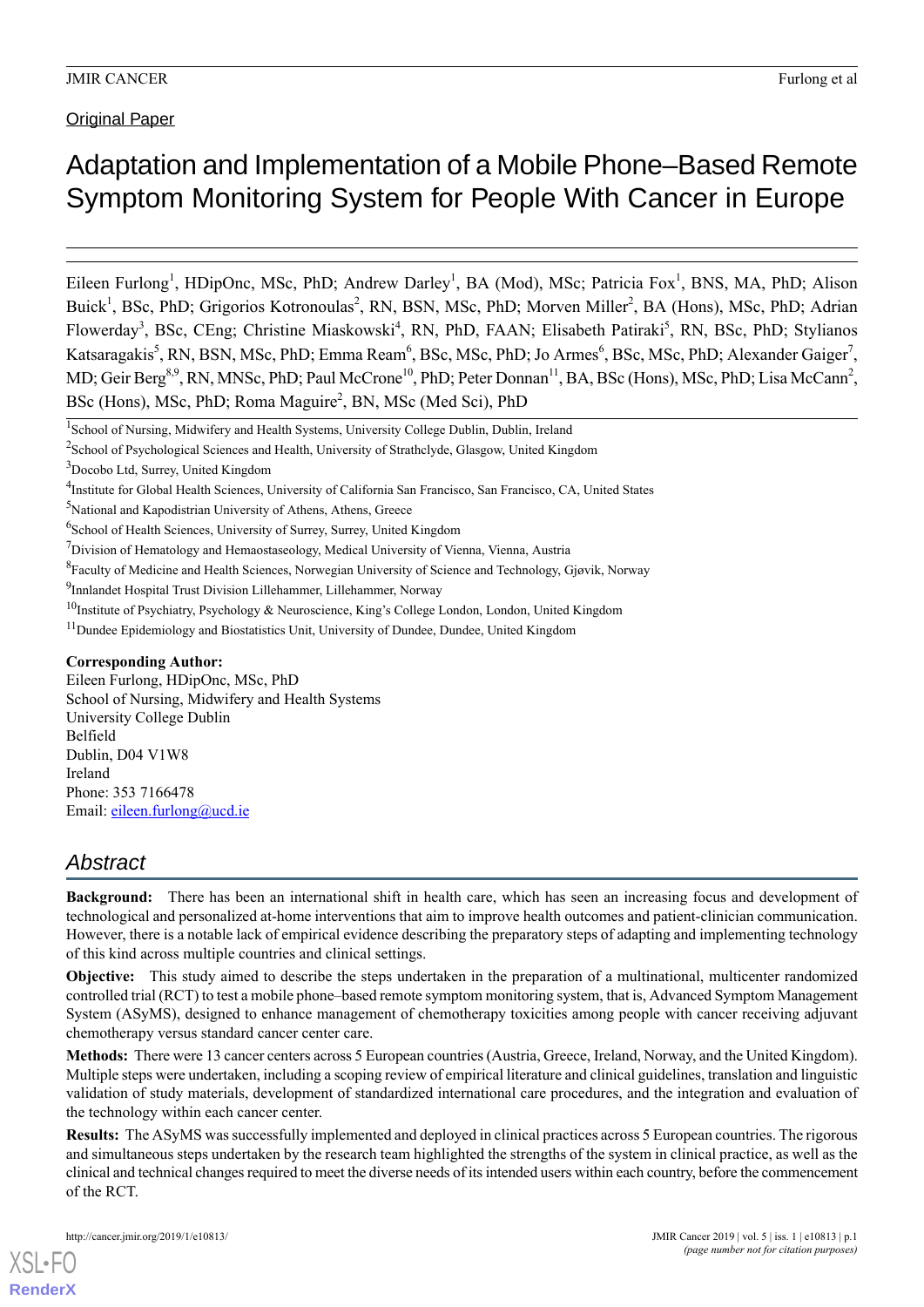**Conclusions:** Adapting and implementing this multinational, multicenter system required close attention to diverse considerations and unique challenges primarily related to communication and clinical and technical issues. Success was dependent on collaborative and transparent communication among academics, the technology industry, translation partners, patients, and clinicians as well as a simultaneous and rigorous methodological approach within the 5 relevant countries.

*(JMIR Cancer 2019;5(1):e10813)* doi: $10.2196/10813$ 

### **KEYWORDS**

telemedicine; methods; patient care; cancer; symptom management

## *Introduction*

## **Background**

The expanding field of electronic health (eHealth) and the global deployment of technology within health care have become more apparent over 20 years of research [\[1](#page-10-0)-[4](#page-10-1)]. The increase in technological capabilities has led to many promising eHealth advancements in the cancer setting. For instance, an increasing number of health care initiatives in cancer care have utilized patients' self-reports to facilitate remote symptom monitoring [[5](#page-10-2)[-11\]](#page-10-3). With regard to conducting empirical research on this scale in this field, there is an increasing awareness of the importance of preliminary work in preparation for large publicly funded randomized controlled trials (RCTs) [\[12](#page-10-4)]. This preliminary study allows a research team to make judgments about an eHealth system, and such preparation can facilitate researcher readiness for full-scale implementation [[13\]](#page-10-5). While multinational research to evaluate the effectiveness of eHealth may present several opportunities and important findings, there are also a number of challenges and considerations when conducting research involving multiple countries, including differences in clinical settings such as resources and workflow, language and translation issues, as well as cultural and societal differences [\[14](#page-10-6)].

Moreover, conducting cross-cultural, multinational eHealth research requires collaboration and multiple considerations to ensure an eHealth system's validity, fidelity, and appropriateness within different cultural and clinical settings [[15](#page-10-7)-[17\]](#page-10-8). This paper seeks to address an important gap in knowledge regarding the steps involved in adapting an eHealth system within cancer care across multiple countries. This gap may be in part because of the fact that eHealth remains a relatively new area of research characterized by exploratory studies implementing novel technology in cancer care practice and assessing their feasibility in a single country [\[18](#page-10-9)-[22\]](#page-11-0).

In this paper, the steps employed to adapt and implement a mobile phone–based remote symptom monitoring system, the Advanced Symptom Management System (ASyMS), into European cancer care before its deployment in a multinational RCT involving 13 cancer centers across 5 countries (ie, Norway, Austria, Greece, Ireland, and the United Kingdom) are described. We detail the robust, structured, and systematic approach to the adaption of the system and its controlled implementation at multiple cancer centers across Europe. The valuable points of learning arising from implementing this unique eHealth system on such a large multinational scale for future researchers will also be discussed.

#### **Advanced Symptom Management System**

The ASyMS is an eHealth system that has undergone several years of testing, development, and evaluation [\[23-](#page-11-1)[29\]](#page-11-2) to monitor and help patients with cancer manage their chemotherapy-related symptoms at home. Although previously tested and studied in the United Kingdom, the ASyMS is currently being studied at a multinational level for the first time as an RCT—study title: *Electronic Symptom Management using Advanced Symptom Management System (ASyMS) Remote Technology for Patients With Cancer (eSMART)*. The protocol for the study has been previously published [\[30](#page-11-3)]. The purpose of undertaking the steps described in this paper was to examine and ensure cancer centers' technological readiness before commencing the RCT.

The ASyMS is a purpose-built, mobile phone–based remote symptom monitoring system to enable real-time, 24-hour monitoring and management of patients' self-reported chemotherapy-related toxicities. The ASyMS is hosted by the eSMART Consortium technological partner, Docobo. The core component of the ASyMS is the mobile phone device, that is, the ASyMS patient handset [\(Figure 1\)](#page-2-0).

Patients are required to complete a symptom questionnaire—Chemotherapy Toxicity Self-Assessment Questionnaire—once a day, which is a patient-related outcome measure, developed by the ASyMS research team to facilitate rapid and accurate daily assessments of chemotherapy toxicity in clinical practice [\[31](#page-11-4)]. The questionnaire assesses 10 specific chemotherapy-related symptoms (ie, nausea, vomiting, diarrhea, constipation, hand-foot syndrome, mucositis, paresthesia, flu-like symptoms, fatigue, and pain). Additionally, if patients' existing symptoms escalate or new symptoms are experienced, they can be reported using the ASyMS patient handset. The ASyMS analyses the information using an integrated clinical risk algorithm, as shown in The ASyMS Care Pathway ([Figure](#page-2-1) [2\)](#page-2-1), which initiates an alert to the clinical team at the patient's cancer center. The ASyMS involves 3 types of alerts [[30\]](#page-11-3):

- 1. A *green alert* is activated when a patient reports symptom that can be managed at home, without requiring current clinical intervention, using self-care advice by a clinician.
- 2. An *amber alert* is sent to a clinician if patients' symptoms are bordering on becoming problematic and are responsive to early preventative interventions. Amber alerts are to be addressed within 8 hours by a clinician.
- 3. A *red alert* is sent to a clinician if patients' symptoms are severe or life-threatening. Red alerts are to be addressed within 30 minutes.

 $XSI - F($ **[RenderX](http://www.renderx.com/)**

#### JMIR CANCER Furlong et al. **Furlong et al.** The second second second second second second second second second second second second second second second second second second second second second second second second second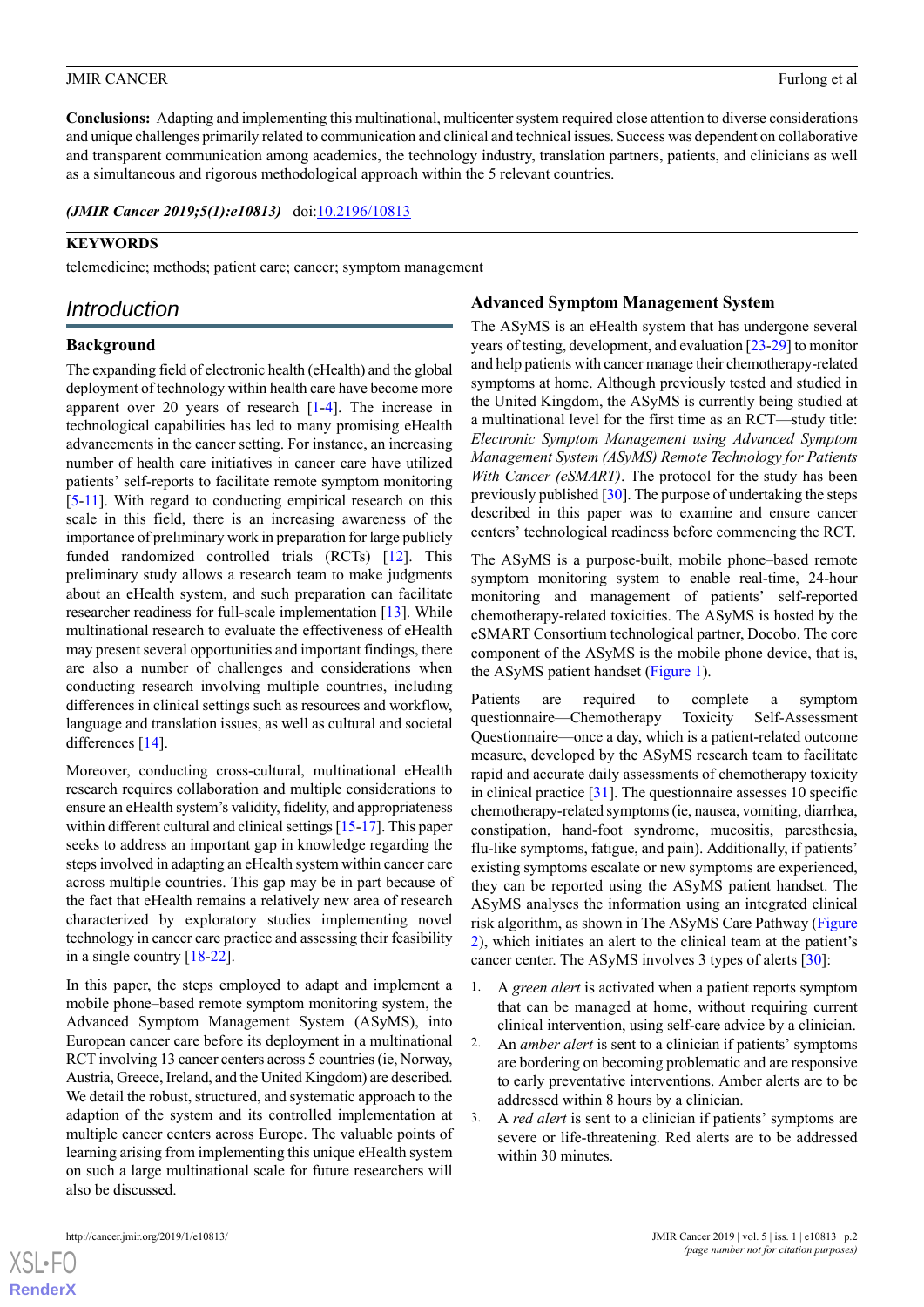<span id="page-2-0"></span>**Figure 1.** The Advanced Symptom Management System patient handset.



# **ASyMS: Advanced Symptom Management System**

<span id="page-2-1"></span>**Figure 2.** The Advanced Symptom Management System care pathway.



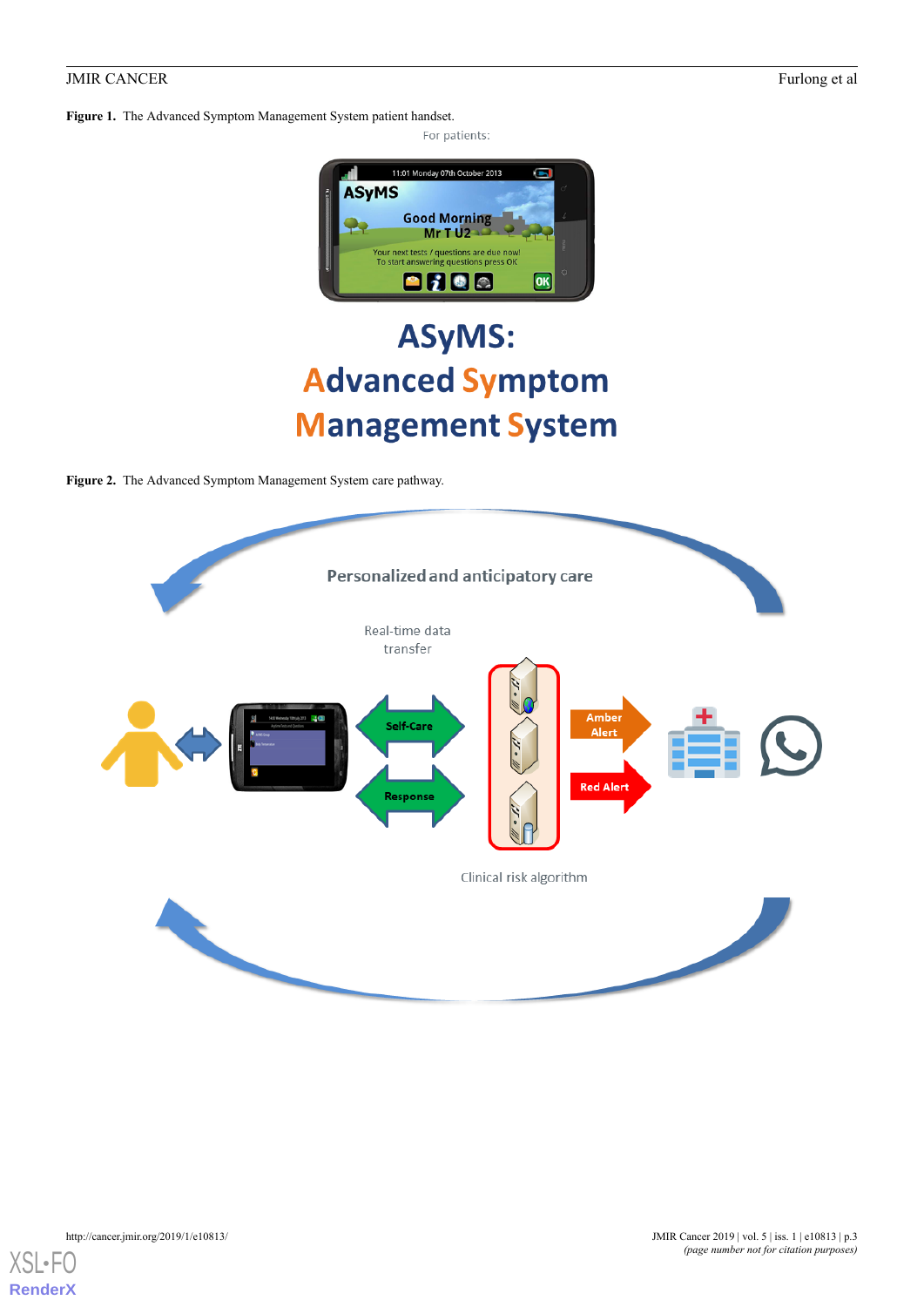<span id="page-3-0"></span>**Figure 3.** The Advanced Symptom Management System clinician handset.

| 14:51                                          | <b>SECONDENSITY 1</b><br>$\epsilon$<br>al o                                      |  |  |  |  |
|------------------------------------------------|----------------------------------------------------------------------------------|--|--|--|--|
| Ö                                              | 1 ALERT<br><b>Recent Alerts:</b><br>2015-03-13 14:15 Patient:<br>С<br>2314347888 |  |  |  |  |
|                                                | 2015-03-13 14:50                                                                 |  |  |  |  |
| $\bullet$                                      | User: admin<br><b>Battery: Good</b>                                              |  |  |  |  |
|                                                | Whisper Mode Off                                                                 |  |  |  |  |
| Docobo <sup>®</sup><br>⋒<br>О,<br><b>SMART</b> |                                                                                  |  |  |  |  |
|                                                | Ē                                                                                |  |  |  |  |

The ASyMS patient handset contains an in-built library that generates self-care advice each time a patient completes the questionnaire, specific to the experienced symptoms. The self-care library and graphical depiction of their symptoms can be viewed by patients at any time.

For any symptom that requires clinical intervention (amber or red alerts), the algorithm generates *real-time* alerts to the cancer center via a dedicated ASyMS clinician handset ([Figure 3](#page-3-0)). This specialized mobile phone–based clinician handset is carried by an alert handler (ie, clinician) at all times to receive alerts. Once an alert is received, the alert handler views the patient's *real-time* symptom reports on a secure stand-alone ASyMS clinician website before contacting the patient to initiate the appropriate care intervention.

Alert handlers can access patients' symptom reports, demographic and clinical information, contact telephone numbers, and addresses to facilitate an initial telephone assessment with the patient. Clinicians can store summaries of alert outcomes in the patients' local medical records. Clinical algorithms based on international, national, and local guidelines as well as feedback from clinicians and patients determine the appropriate standardized interventions for the type of alert generated. The alert handler documents the intervention in the patients' clinical case notes.

## *Methods*

In preparation for the use of the ASyMS within a multinational, multicenter RCT, the following steps were undertaken.

#### **Scoping Review**

Although the ASyMS was rigorously developed and empirically studied previously in the United Kingdom [[23-](#page-11-1)[29](#page-11-2)], in order to upscale the system to various European countries, a scoping review was undertaken to ensure that it is consistent with international, national, and relevant local guidelines for assessing and managing the most common chemotherapy-related

[XSL](http://www.w3.org/Style/XSL)•FO **[RenderX](http://www.renderx.com/)**

symptoms. This review that included evidence on the management of chemotherapy toxicity within Europe (assessment, management, and self‐care) was published [[32\]](#page-11-5). Following the scoping review, the assessment, management interventions (including responses to alerts), and self‐care for the ASyMS were agreed upon by the research team using a consultation exercise undertaken with clinicians (clinical advisory group) and patients (patient advisory group) at the participating cancer centers to ensure standardized practice across all cancer centers.

#### **Translation and Linguistic Validation of the Advanced Symptom Management System Materials**

Given that the ASyMS would be used simultaneously within 5 different European countries, it was paramount that all the study materials were translated and validated linguistically for use in non-English speaking countries. The ASyMS and all related study documents were to be available in German, Norwegian, and Greek. Although a majority of outcome measures were previously available in the language of the participating countries, some required translation for their use in the ASyMS. The International Society for Pharmacoeconomics and Outcomes Research (ISPOR) Patient-Reported Outcomes Translation and Linguistic Validation Task Force guidelines [\[33](#page-11-6)] were used to guide the translation and validation process. Included in the translation process were the following:

- The ASyMS clinician website
- The ASyMS patient handset
- The ASyMS clinician handset
- The ASyMS technical support website
- Patient-reported outcome measures
- Additional data collection forms and questionnaires
- Supporting documentation, including the study protocol, patient and clinician documents, and user manuals.
- eSMART research project website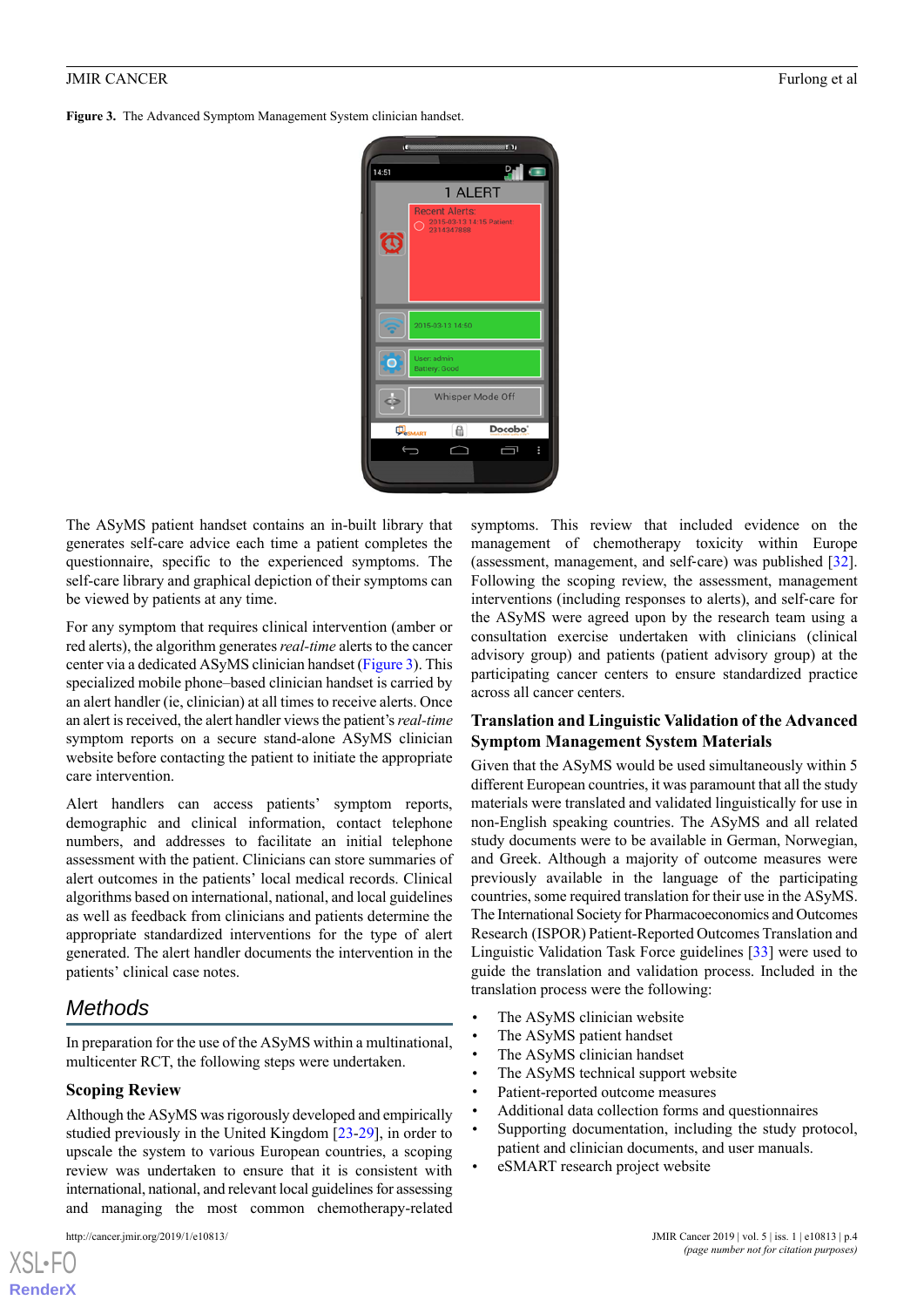The 2 key components of the translation process were (1) translation and linguistic validation of questionnaires into the required languages for the participating cancer centers and (2) translation of all additional study components and supporting documentation into the required languages (eg, patient information letters and consent forms). The employment of a translation company was necessary to complete this step. A total of 4 translation companies were evaluated to undertake this task based on the following criteria:

- 1. Compliance with ISPOR translation and validation guidelines
- 2. Experience in the translation and validation of patient-reported outcome measures as documented through previous collaborations and completed projects beforehand
- 3. Documented reliability and trustworthiness based on testimonials
- 4. Acceptable costs and turnaround times to ensure project cost-effectiveness

Following this evaluation process, Language Scientific was the chosen company that translated and linguistically validated the ASyMS questionnaires based on the robustness of their approach and costs.

#### **Preparation and Evaluation of Cancer Centers for the Use of the Advanced Symptom Management System**

The preparation and evaluation of the cancer centers for the use of the ASyMS required an assessment of their technology infrastructure and human and material resource requirements. As the ASyMS required simultaneous implementation within 13 cancer centers in 5 countries, monthly teleconferences were held with all study partners to provide an opportunity to inform, assess progress, update, and identify any issues in this step. The teleconferences were attended by representatives in all partner countries, which facilitated open discussions and necessary actions around issues including ethics and governance, data protection, study instruments, technology development, and language translation processes. Additionally, clinicians and researchers committed to and participated in monthly teleconference meetings which were well-attended at this stage of implementation to discuss practical, clinical, and technical issues of using the ASyMS at each cancer center.

Before the selection of each cancer center to participate in the RCT, the reliability of Wi-Fi and mobile data networks was assessed at each cancer center. This assessment was conducted by Docobo using a Connectivity Logger app, which was run on Motorola Moto g mobile handsets at each of the participating cancer centers. All the handsets were procured by Docobo, marked with an individual tracking number, uploaded with the ASyMS, and distributed to each cancer center. Each research nurse, clinician, and research assistant was provided with training on the ASyMS, this included education regarding how the ASyMS works, patient registration, and alert handling. They were then registered with individual log-ins on the ASyMS, with the appropriate functions of patient registration and alert handling. Subsequently, researchers at each cancer center managed the handsets and provided them to the patients when recruited to the feasibility study.

An assessment of the ASyMS technological readiness with cancer care practice was necessary before its use in the RCT. This was undertaken with a small sample (n=64) of the intended population for the RCT across the 13 cancer centers. Data captured (eg, patient completion of the daily questionnaire, clinician initial response times to alerts, and clinician handling times of alerts) were used to assess the readiness of each cancer center to begin the RCT. All feasibility data were extracted from the study's secure database hosted by Docobo. Technological readiness was assessed and confirmed using 2 Technological Feasibility Evaluation forms developed by the study investigators—1 for clinicians using the ASyMS [\(Multimedia](#page-10-10) [Appendix 1\)](#page-10-10) and 1 for Docobo ([Multimedia Appendix 2\)](#page-10-11) to complete. The 3 key parameters of technological readiness set out in the study protocol were examined:

- 1. *System set-up*: to assess whether clinicians and researchers had received sufficient training on the ASyMS, were able to register participants to use the ASyMS (using handset, tablet, and personal computer), and were confident to educate and register a new patient on a handset.
- 2. *Data transfer*: to assess whether data were successfully transferred between the ASyMS patient and clinician handsets, electronic clinical case note reviews, and the study server. It was essential that all handsets (ie, patient handsets and clinician handsets) had the required mobile or Wi-Fi connectivity for the intervention to be safe and effective.
- 3. *Usability issues*: to assess whether the patients could use the ASyMS patient handset, as well as the clinicians' ability to use the ASyMS clinician handset, log on to the ASyMS clinician website, handle patient alerts, and complete medical reviews at the end of the patients' chemotherapy cycle. The ASyMS technical support website, from both the clinician's and patient's perspective, was also evaluated.

On completion of the technological readiness assessment at each cancer center, a representative from the cancer center and the technological partner were required to complete their respective Technological Feasibility Evaluation forms, which were subsequently checked by the ASyMS research team for any discrepancies that needed to be addressed.

## *Results*

#### **The Findings**

ASyMS was successfully adapted and implemented at 11 cancer centers across 5 European countries. The system was fully prepared for its deployment at each cancer center in providing care to their patients before commencing its large-scale RCT. The findings from each step of the adaption and implementation process will now be outlined.

#### **Scoping Review**

The findings from the scoping review were used to update the self-care advice within the ASyMS and refine the clinical risk algorithms for the alerting system. Following the completion of the scoping review, a consultation exercise was undertaken with clinicians (clinical advisory group) and patients (patient advisory group) at the participating cancer centers [[32\]](#page-11-5). The review found discrepancies among the published literature and

 $XSI - F($ **[RenderX](http://www.renderx.com/)**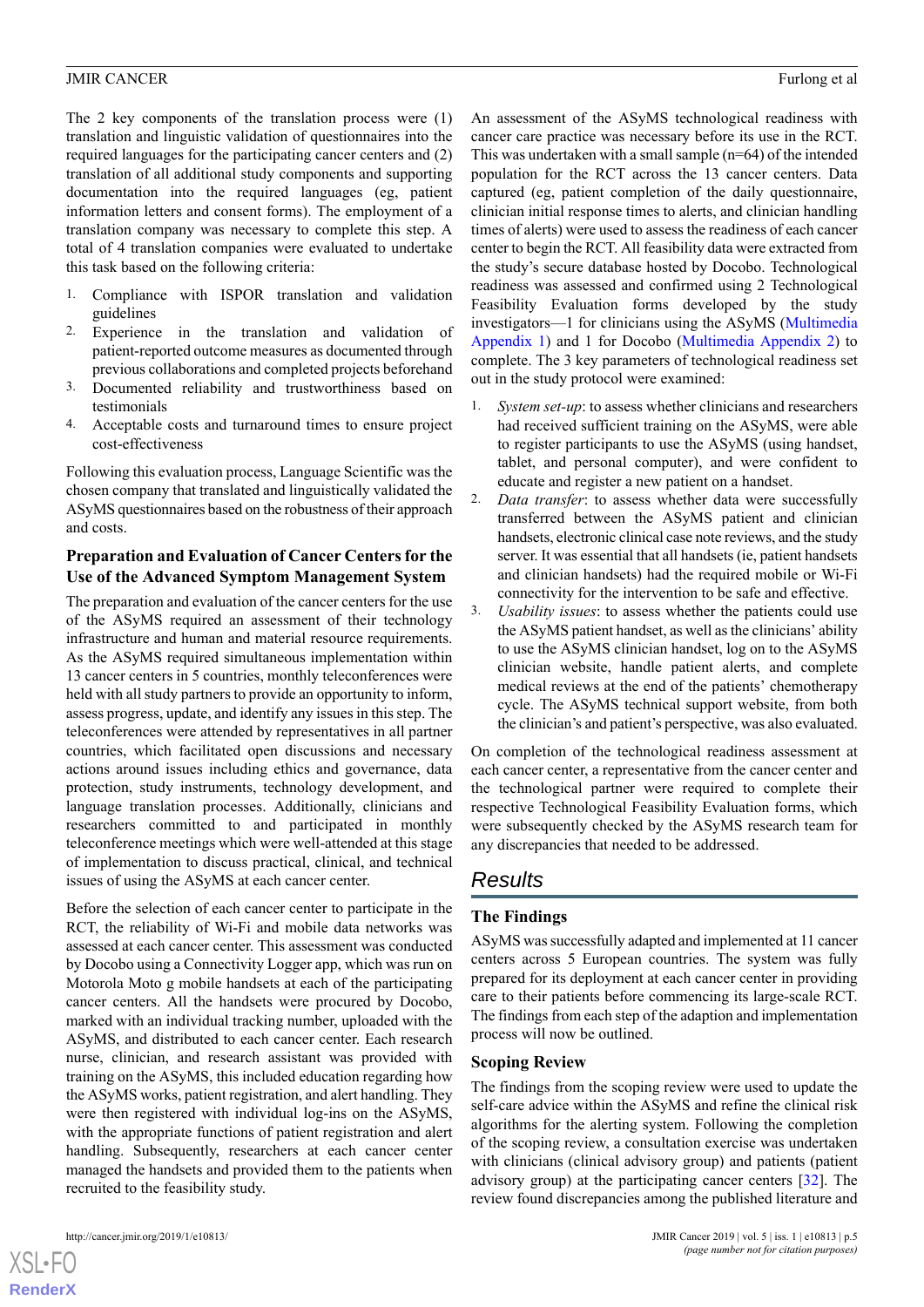the clinical advisory groups regarding the treatment of febrile neutropenia (fever) and what temperature rating was considered to warrant medical attention. It was concluded to use the most conservative scenario for safety reasons (37.5 Celsius) [\[32](#page-11-5)].

#### **Translation and Validation of Study Materials**

The questionnaires and related documents involved in the ASyMS were successfully translated into the required languages. Minor queries were raised by the chosen translation company regarding specific items on the study questionnaires for Greek and Norwegian translation. The company sought confirmation from the research team to proceed with slight modifications of questionnaire items based on the feedback from the cognitive debriefing participants to ensure that they were culturally appropriate.

The translation involved 3 translation rounds and interviews with lay people in the respective countries (Austria, Greece, and Norway) in accordance with the current guidelines outlined by the ISPOR [[33](#page-11-6)], which involved forward and back translation. For each component of the ASyMS, the information technology interface and documentation were adapted and translated for clinical use. Once the intervention content was translated and validated, ethical approval was obtained from the relevant ethics committees in all of the cancer centers across the 5 participating countries, as detailed in the protocol publication [[30\]](#page-11-3).

#### **Assessment of the Cancer Centers' Technological Infrastructure**

A crucial component of the implementation of the ASyMS at cancer centers was the assessment of technological readiness, which was undertaken by Docobo. The Connectivity Logger app, installed on the ASyMS clinician handset, measured and logged the quality of mobile and Wi-Fi networks at 1-min intervals while the handset was being carried by clinicians during their working hours. Areas in a cancer center where the clinician handset could not access Wi-Fi or a mobile data network were identified. The connectivity information was analyzed by Docobo. Clinicians were required to log at least 12 hours of mobile data and Wi-Fi.

<span id="page-5-0"></span>The primary criterion for the connectivity assessment was the maximum sustained period for which no communication over the mobile network (ie, neither mobile internet protocol or text communications) was possible, being no more than 15 minutes (target response time was 30 minutes). The secondary factors considered were the distribution of signal strength and the quality of the mobile data connection. Analysis showed that at most cancer centers, the connectivity environment was favorable in providing a reliable communication channel to the ASyMS clinician handset. However, 1 cancer center had a loss of connectivity for up to 20 minutes (based on 800 hours of testing) compared with other cancer centers that had between 5 and 12 min of lack of connectivity. The Docobo team visited the cancer center to investigate the cause and concluded that the lack of connectivity occurred in the corridors of the cancer center and not on the relevant oncology ward, where suboptimal connectivity forced the handset to connect to a weak mobile network. Given the potential impact on clinical care should an alert not be received on time because of lack of connectivity, all clinician handsets needed to monitor for and make clinicians aware of a loss of network connectivity. Changes were made to the ASyMS, which could monitor the clinician handset at all times and make clinicians aware, via automated short message service text messaging and email, when a handset lost connectivity. It was concluded that 2 active handsets were necessary at each cancer center, with one in use and the second on charge, to allow for efficient charging and thus ensuring clinicians could hold the handset with 24-hour coverage as required.

#### **Feasibility Study of the Advanced Symptom Management System at European Cancer Centers**

A total of 13 cancer centers across 5 European countries (ie, Austria, Greece, Ireland, Norway, and the United Kingdom) participated in the feasibility study. During this testing phase, 64 patients consented to use the ASyMS over 1 cycle of chemotherapy. At each cancer center, 2 patients per cancer type (not all cancer centers included all 3 patient populations) were recruited to test the system. Inclusion and exclusion criteria are detailed in [Textbox 1](#page-5-0) and [Textbox 2,](#page-6-0) and patient numbers per diagnosis at the different European cancer centers are shown in [Table 1](#page-6-1).

**Textbox 1.** Participant eligibility inclusion criteria.

Adults  $(≥18 \text{ years})$ 

- Diagnosed with breast cancer, colorectal cancer, Hodgkin's disease, or non-Hodgkin's lymphoma
- Currently receiving or about to start first-line chemotherapy
- Scheduled to receive 2, 3, or 4 weekly chemotherapy protocols (ie, chemotherapy administered every 14, 21, or 28 days, respectively)
- Scheduled to receive 1 cycle of chemotherapy
- Physically or psychologically fit to participate in the study
- Able to understand and communicate in the respective language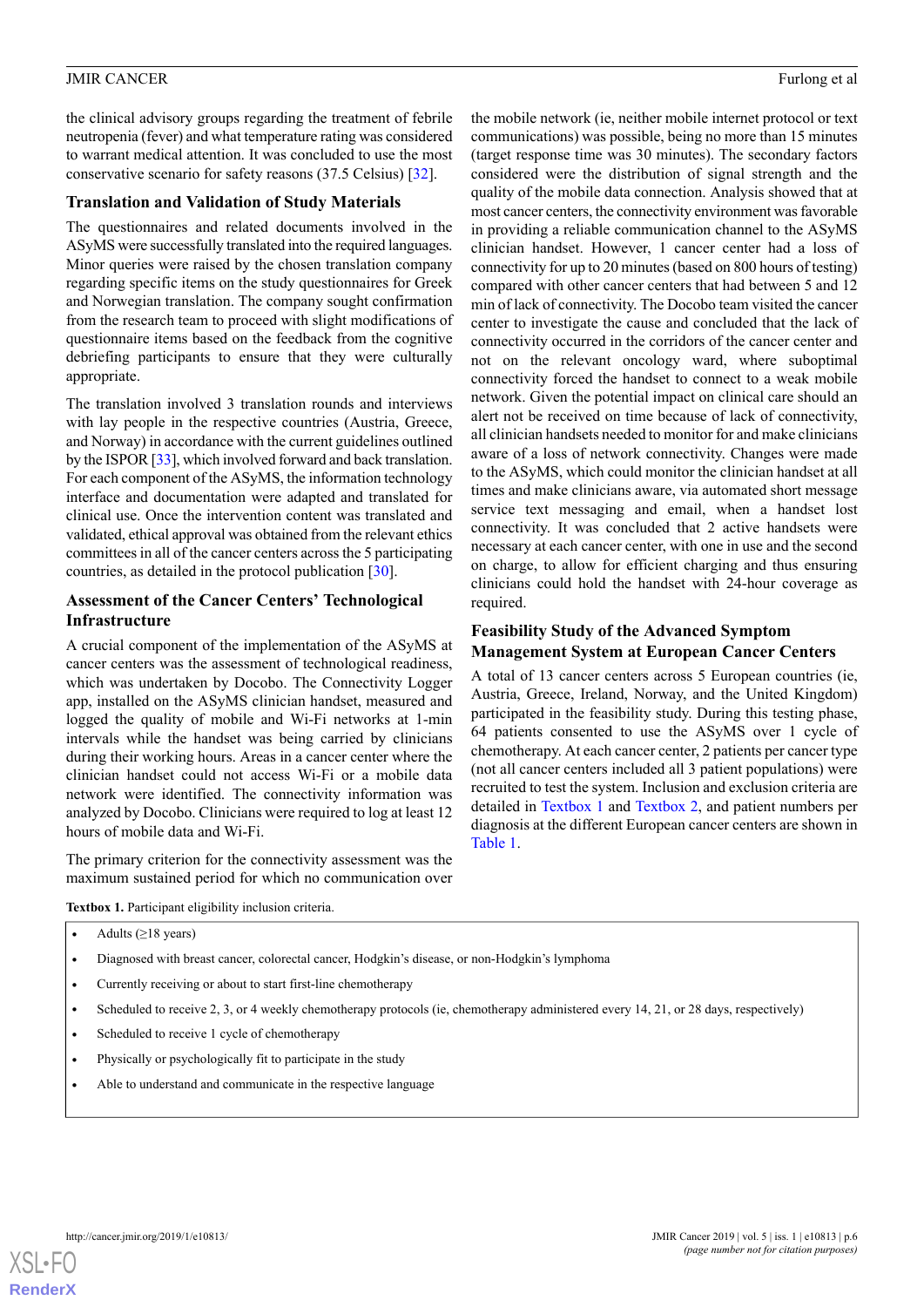<span id="page-6-0"></span>**Textbox 2.** Participant eligibility exclusion criteria.

- Diagnosed with a distant metastasis in the case of breast cancer or colorectal cancer
- Experiencing B symptoms in the context of a Hodgkin's disease or non-Hodgkin's lymphoma diagnosis
- Scheduled to receive concurrent radiotherapy
- Scheduled to receive weekly chemotherapy
- Diagnosed with recurrent cancer
- Patients who have had chemotherapy within the previous 5 years for any medical reason
- <span id="page-6-1"></span>Unable to provide written informed consent

**Table 1.** Patients recruited to conduct the feasibility study at each cancer center.

| <b>Study Center</b>             | Breast, n      | Colorectal, n  | Hematological, n |
|---------------------------------|----------------|----------------|------------------|
| Cancer Center 1: Austria        | 2              | 2              | 2                |
| Cancer Center 2: United Kingdom | 2              | 2              |                  |
| Cancer Center 3: United Kingdom | 2              |                | a                |
| Cancer Center 4: United Kingdom | 2              | $\mathfrak{D}$ | $\overline{2}$   |
| Cancer Center 5: United Kingdom | 2              | $\overline{c}$ | 2                |
| Cancer Center 6: Greece         | $\mathcal{L}$  |                |                  |
| Cancer Center 7: Greece         | 2              | $\mathfrak{D}$ |                  |
| Cancer Center 8: Greece         | $\overline{c}$ | $\mathfrak{D}$ | 2                |
| Cancer Center 9: Ireland        | $\overline{c}$ |                |                  |
| Cancer Center 10: Ireland       | 2              | $\mathfrak{D}$ |                  |
| Cancer Center 11: Ireland       | $\overline{c}$ |                | $\overline{c}$   |
| Cancer Center 12: Ireland       | 2              | $\overline{c}$ |                  |
| Cancer Center 13: Norway        | $\overline{c}$ | 2              |                  |
| Total                           | 26             | 26             | 12               |

<sup>a</sup>These sites did not recruit participants with hematological cancer.

#### *Participants*

Data on the testing of the ASyMS at each cancer center were collated by Docobo and analyzed by the members of the author team. Across all cancer centers, 85% (64/75) of eligible patients agreed to participate ([Figure 4](#page-7-0)). Those who declined to participate cited being too busy, feared the study would increase worry and stress about the diagnosis or had concerns about using technology, and they also added that using the handset may be a burden.

The analysis showed that 62 participants completed the feasibility study. Furthermore, 2 patients were withdrawn during the course of the feasibility study, 1 because of technical difficulties and the other because their chemotherapy treatment was discontinued. Completion of the daily symptom questionnaire on the ASyMS patient handset was high, with patients using it 87.36% (1064/1218) of the time. A 1-way between-groups analysis of variance showed no statistically significant differences in adherence rates (*P*=.15) across

countries (United Kingdom=83.1% [349/420], Ireland=90.2% [284/315], Norway=85.7% [60/70], Greece=86.8% [249/287], and Austria=96.8% [122/126]). Similarly, no differences were found in the adherences rates  $(P=47)$  for completing the daily questionnaire by cancer type (breast cancer=87.9% [449/511], colorectal cancer=90.7% [400/441], and hematological cancers=80.8% [215/266]).

#### *Alert Handling*

Across all 13 European cancer centers, a total of 157 amber and 139 red alerts were generated by participants during the feasibility study. Patients with hematological cancers generated an average of 1.25 red alerts per person, those with colorectal cancer had an average of 2.3 red alerts, and those with breast cancer had 2.4 red alerts. Amber alerts followed a similar pattern: patients with hematological cancers generated an average of 2.6 amber alerts, those with colorectal cancer had an average of 2 amber alerts, and those with breast cancer had 2.8 amber alerts.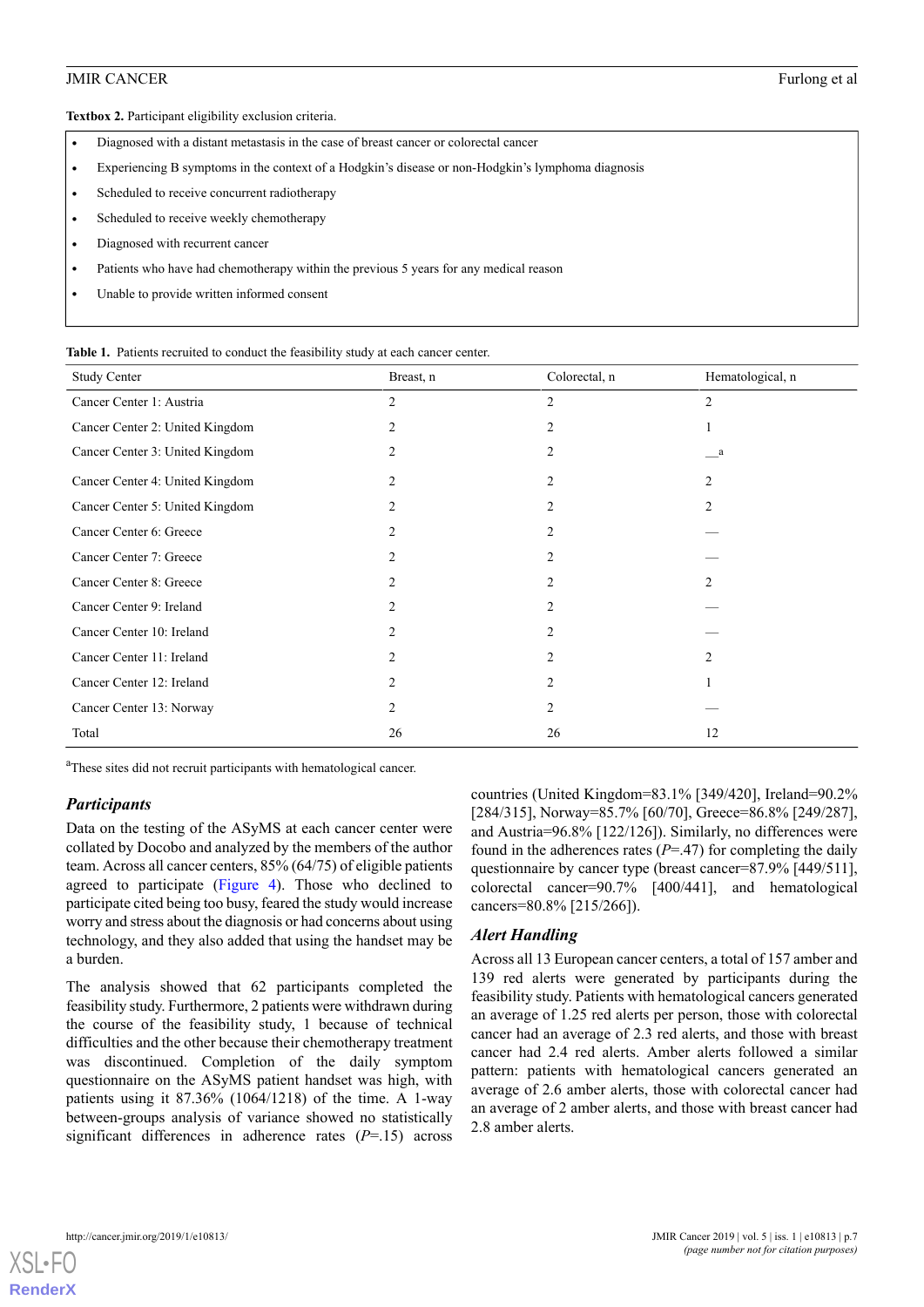<span id="page-7-0"></span>**Figure 4.** Patient recruitment.



On an average, it took 38.26 min (SD 138) to handle an amber alert and 15.7 min (SD 20) to handle a red alert. During the monthly trial management meetings, clinicians and researchers across all 5 countries agreed that the timeframe for handling amber alerts (ie, mild to moderate patient symptoms) should be changed from 4 to 8 hours. In addition, clinicians recommended modifications to the ASyMS algorithm regarding the symptom of mucositis (ie, painful inflammation and ulceration of the mouth and throat). It became apparent that clinicians were receiving numerous alerts from patients about mucositis. Even with prompt and appropriate interventions, mucositis takes time to improve. Consequently, patients reported this symptom over multiple days, which triggered an alert to the clinician based on the clinical algorithm. The alert remained active even after it had been handled and patients were given appropriate information and clinical interventions. The algorithm was modified, clinicians were alerted to a patient's initial report of mucositis, and depending on the severity, subsequent alerts were *silenced* for 1 or 2 days, allowing time for the intervention to relieve symptoms after the alert was initially handled. The modifications required technical changes in the ASyMS and subsequent simultaneous ethical amendments at all participating cancer centers in order to implement the changes.

#### *Technical Issues*

The ASyMS has a dedicated technical support website for clinicians and researchers to report technical problems and solve issues. This platform allowed users to log, solve, and track issues that arose during the feasibility study. A total of 112 issues were reported during this period. The ASyMS technical support

[XSL](http://www.w3.org/Style/XSL)•FO **[RenderX](http://www.renderx.com/)**

website facilitated rapid and tailored responses, as well as acted as a transparent record of correspondence on technological issues. The most common issues were in relation to using the ASyMS clinician website (31.3% [35/112]), which is the Web-based platform for clinicians and researchers to enroll patients, handle alerts, and monitor feasibility progress. Additionally, 25% (28/112) of the issues were related to the ASyMS clinician handset and 18.8% (21/112) were related to the ASyMS patient handset. All the issues were rectified at each cancer center by the technology partner, who provided additional training on using the system, before progression to the RCT.

#### **Technological Readiness of the Advanced Symptom Management System at European Cancer Centers**

The technological readiness of each cancer center was based on 3 key parameters: system setup, data transfer, and usability issues. Following the completion of the feasibility study, each cancer center was evaluated for readiness to move onto the RCT, using the Technological Feasibility Evaluation Checklists ([Multimedia Appendices 1](#page-10-10) and [2](#page-10-11)). Of the 13 cancer centers, 11 passed the technological feasibility evaluation successfully. It was notable that of the 13 cancer centers that completed the feasibility study, 2 reported the intervention was not feasible to integrate into clinical practice (ie, 1 cancer center in the United Kingdom and 1 in Ireland). Both cancer centers were unable to participate because of organizational issues, namely lack of staffing resources to facilitate 24-hour clinician alert handling and technology connectivity issues.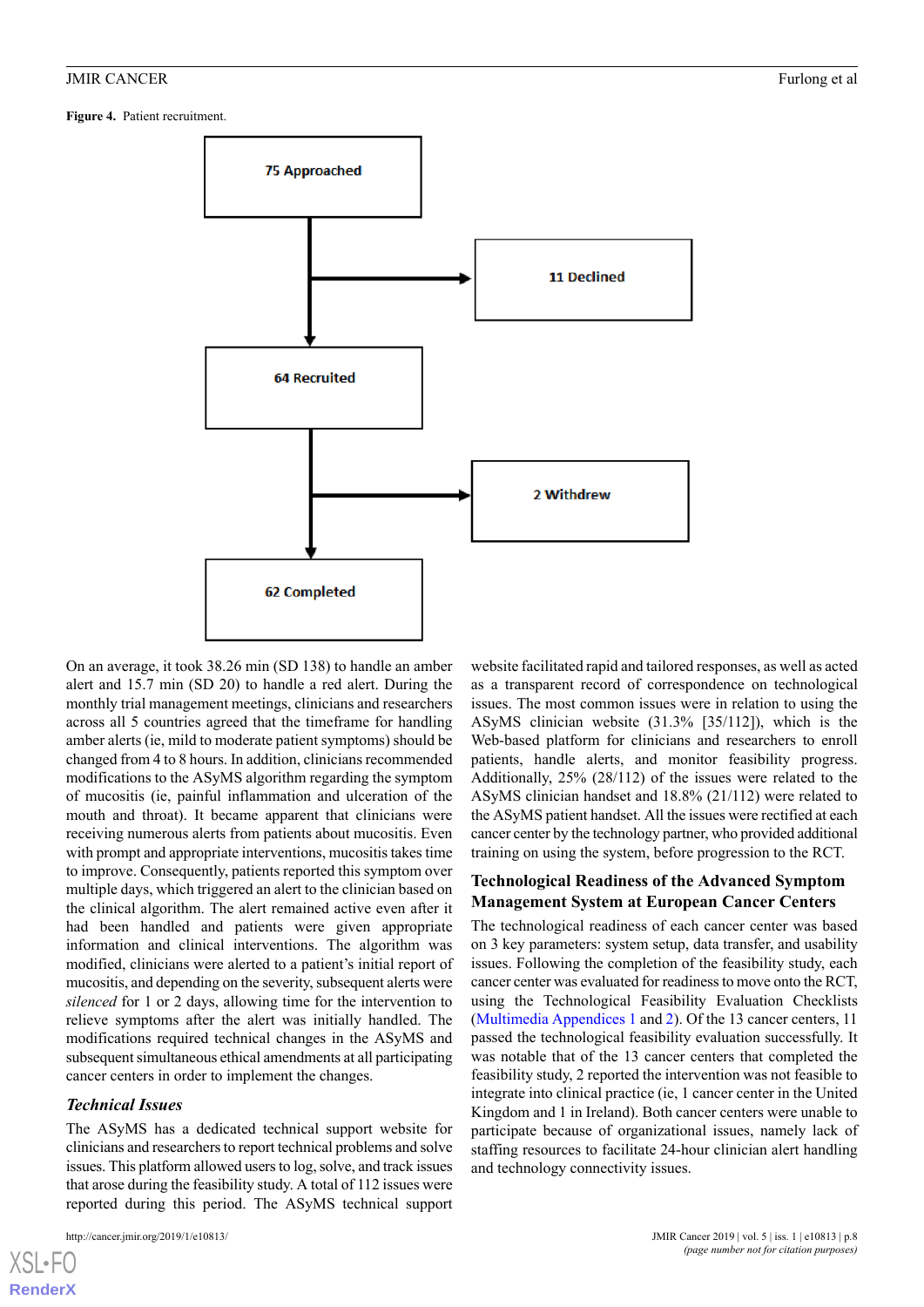Of the 11 cancer centers that progressed to undertake the RCT, discrepancies existed between reports by the technology company and reports by the cancer centers. Discrepancies included issues involving Wi-Fi and mobile connectivity, local firewall regulations, clinicians' log-ins, patient enrollment, and completion of patient case note reviews. These issues were investigated and resolved by the researchers at University College Dublin (AB and AD). Following the feasibility study and the evaluation of each cancer center, the principal clinical investigator received a letter from the chief investigator with formal confirmation of permission to progress to the RCT for those 11 cancer centers.

#### *Discussion*

#### **Principal Findings**

This paper details the steps of adapting and implementing a mobile phone–based remote symptom monitoring system at multiple cancer centers across several European countries in preparation for an RCT. Our focus was to outline the complexities involved in preparing, adapting, and implementing an eHealth intervention for an RCT at a multinational scale. The ASyMS has now been adapted and implemented successfully at 11 cancer centers across 5 European countries (ie, Austria, Greece, Ireland, Norway, and the United Kingdom). It is currently being deployed and evaluated in clinical practice at these cancer centers as part of an RCT.

The undertaking of multinational and multicenter eHealth research requires several considerations to address the complexities involved in capturing electronic data [[14,](#page-10-6)[34](#page-11-7)], and researchers in this study faced diverse and unique challenges. While adopting the rigorous and simultaneous steps outlined across Europe, 4 key points of learning emerged, which may provide valuable information for future researchers implementing eHealth studies locally, across cultures and at multiple cancer centers.

Given the multifaceted nature of eHealth  $[35,36]$  $[35,36]$  $[35,36]$  $[35,36]$ , it was necessary to ensure that the ASyMS was clinically safe and technologically secure at each cancer center before conducting the RCT. Significant time was needed to ensure the European integration of the ASyMS in preparation for its intended RCT. Although the ASyMS was based on preliminary work in the United Kingdom [\[23](#page-11-1)-[29\]](#page-11-2), the revision and adaptation of the system to make it applicable across multiple European cancer centers involved significant input. Implementation of the ASyMS was achieved through collaborative work with European study partners and a robust, iterative process to resolve problems in each cancer center. Technological Feasibility Evaluation Checklists [\(Multimedia Appendices 1](#page-10-10) and [2\)](#page-10-11) provided effective quality assurance across all cancer centers. The checklists provided a detailed and transparent method of ensuring that each cancer center was suitable to progress to conduct the RCT. The checklists established that the ASyMS was being independently evaluated by clinicians and the technology partner on the same key issues. These enabled the assurance that both clinical and technical issues were being assessed and the issues reported were effectively addressed by the research team. Although 112 issues were reported during the feasibility study,

[XSL](http://www.w3.org/Style/XSL)•FO **[RenderX](http://www.renderx.com/)** we feel this number is low considering this was across 13 cancer centers and that the technology had not been used before in practice by the clinicians involved. The identification of issues, which could have only been identified through the use of the ASyMS in practice, were not foreseen during the adaption of the system. We would encourage researchers in the field to use and modify the checklists to suit individual study needs, given that each study will have its own set of unique clinical and technical requirements.

As outlined, the questionnaires used in the ASyMS, risk algorithm, and alert management design were refined based on the consultation process, which occurred following the scoping review. This consultation approach aligns with the evidence that advocates the inclusion of clinician and patient consultation is more likely to lead to research that will translate into clinical practice [[37](#page-11-10)[,38](#page-12-0)]. In particular, patient involvement in clinical research is important to ensure that the correct research questions are being asked to address the patients' and public's needs [[39\]](#page-12-1). Patient (n=15) and clinician advisory groups (n=21) informed the content of the symptom questionnaires, symptom protocols, clinical algorithms, and self-care advice to ensure consensus across the multiple European cancer centers. The scoping review combined with feedback from clinician and patient advisory groups provided valuable information, which enabled agreement among study partners on the format and content of the intervention, as well as making it current, evidence-based, and culturally sensitive.

Moreover, the content of the ASyMS had to reflect not only current international standards but also be delivered in the appropriate language. A substantial methodological challenge for cross-cultural research is the standardization of the research instruments, particularly the translation of instruments without losing the underlying context or cultural connotations of the wording [\[40](#page-12-2)[-42](#page-12-3)]. This process is often time consuming, but it is a crucial investment in order to have confidence in the outcomes of the study. The goal of the translation procedure was to document that each translation adequately captures the concepts of the original English-language version and is readily understood by end users in the target population. We would encourage fellow researchers and developers of eHealth systems, who intend to implement in linguistically varied settings, to factor the time-consuming nature of this step when formulating study timelines and goals. Additionally, when choosing a translation company, we recommend that researchers conduct a scoping exercise of potential candidates to assess their services that will best suit their study's requirements including a number of criteria: compliance with ISPOR translation and validation guidelines [\[33](#page-11-6)]. It is important to consider the company's experience with translating similar questionnaires and documents with previous research collaborations and completed research projects, reliability and trustworthiness based on testimonials, service costings, and turnaround times to ensure project cost-effectiveness.

The feasibility study of the ASyMS at each cancer center was a crucial methodological step in the transition from its adaptation to implementation into clinical practice. Additional areas were identified where the technology needed to be modified in order to meet the diverse needs of both clinicians and patients.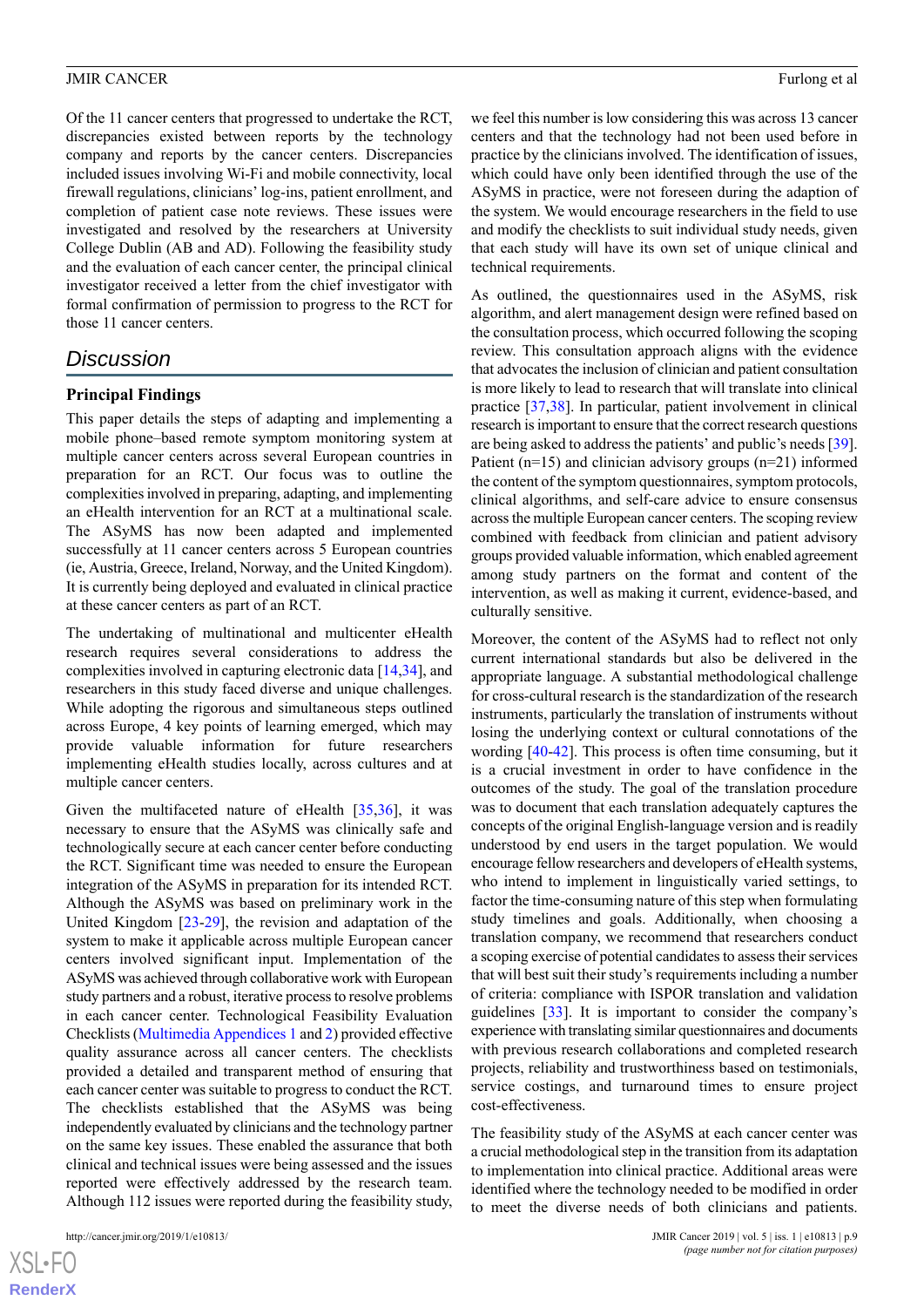Following the identification of a number of clinical and technical key issues and subsequent discussions at trial management group meetings, the ASyMS was refined and updated to reflect feedback provided by clinicians, researchers, and technological partners. This feedback highlighted that a 4-hour response timeframe was not feasible in busy cancer centers and that the algorithm for the symptom of mucositis warranted modification because of its persistent nature and the amount of alerts clinicians were receiving. Such considerations with the ASyMS algorithm and its related clinician alerts only became apparent during its deployment at multiple cancer centers. Thus, we encourage researchers who intend on conducting multicenter or multinational research using an eHealth intervention to conduct a feasibility study at each intended cancer center, as clinicians and researchers may experience the system differently at each cancer center or country and thus may identify areas of concern. One cannot assume a "one-size-fits-all" model regarding implementing eHealth systems within various clinical settings. In addition, the feasibility study allowed the research consortium to identify cancer centers that were unsuitable to progress to conducting the RCT because of existing heavy workloads and the perceived complexity of the intervention. This echoes the importance of testing an intervention in its intended and various contexts [\[43](#page-12-4)], as well as the establishment of communication pathways that clinicians and researchers can use to gain first-hand experience about the system [\[44](#page-12-5)].

Successfully implementing new clinical practices in real world settings can be challenging. A significant outcome of the feasibility study was the establishment of relationships and communication between the ASyMS research team and the clinicians at each cancer center. eHealth systems are often predeveloped by researchers to suit a clinical setting and clinicians are asked to assist in effectively implementing them [[45\]](#page-12-6). This approach has been previously criticized as being ineffective in producing effective translation and sustained implementation of evidence-based practices [\[46](#page-12-7)]. In the case with the ASyMS, it was vital that strong working relationships and rapports were developed between the research team and the clinicians at the cancer centers. The establishment of relationships between the researchers and clinicians facilitated patient recruitment, since clinicians became aware of the participant criteria and notified the research team when a patient met the inclusion criteria. Additionally, the feasibility study allowed clinicians to become familiar with the study protocol and procedures. For example, when participants were recruited, it was done when they visited the cancer center for

chemotherapy treatment where relationships were already developed. On the basis of previous research that showed clinicians' concern and apprehension about new eHealth technologies [[47-](#page-12-8)[49\]](#page-12-9), the feasibility study of the ASyMS helped the research team identify clinicians' concerns and provide additional training sessions that afforded clinicians the opportunity to learn about the study protocol [[30\]](#page-11-3), express their concerns, and ask questions about the technology.

#### **Limitations**

Although these findings may guide future research in multinational eHealth research in cancer care and other areas, the limitations of our approach must also be noted. The cancer centers approached to take part in the ASyMS research were deemed clinically and technologically ready to partake in the research, given that they were teaching hospitals and actively engaged in other research activity. Thus, the implementation and deployment of the ASyMS at these cancer centers may not be representative of other cancer centers that do not have such research and technological resources. The 2 cancer centers that did not proceed to the RCT had intended to implement the ASyMS but did not have the efficient resources (ie, time and staff). Cancer centers that were averse to technology may not be represented in this sample. Also, it must be noted that the feasibility study should be interpreted in the context of another limitation in that patients were not recruited before the initiation of chemotherapy. Therefore, some patients were chemotherapy naïve and others had received previous chemotherapy treatments, which may have affected the results. However, despite these limitations, our work provided significant data around feasibility, changes needed for future use, and the perceived benefits of such a system in cancer centers.

#### **Conclusions**

Patients with cancer who are receiving chemotherapy require prompt identification of symptoms and interventions to decrease the symptom burden and enhance their quality of life. Adapting and implementing a multicenter remote symptom monitoring eHealth system demands significant and substantial collaborative preparatory work across multinational settings before the deployment of an RCT. The findings discussed in this paper outline the importance of effective collaborative project management, diligent use of checklists, clear division of responsibilities with each partner, country, and associated cancer centers, along with addressing cultural and language requisites so that the scientific integrity and reproducibility of the study are assured.

#### **Acknowledgments**

This project received funding from the European Union's Seventh Framework Programme for research, technological development, and demonstration under grant agreement number 602289.

#### **Conflicts of Interest**

PD has received grants from Shire Pharmaceuticals and Gilead Sciences. PD is a member of the New Drugs Committee of the Scottish Medicines Consortium.

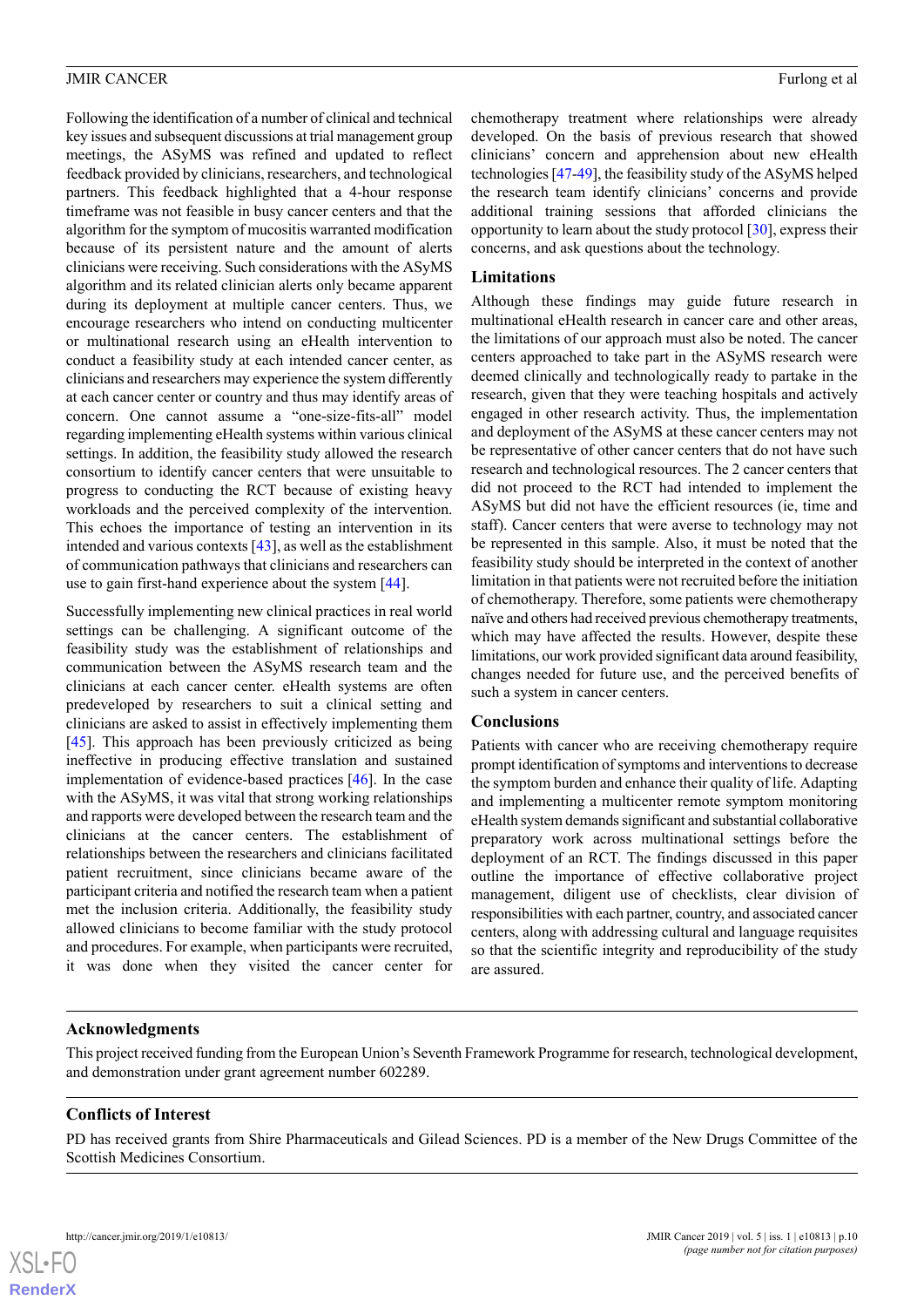#### <span id="page-10-10"></span>**Multimedia Appendix 1**

Feasibility evaluation checklist for clinicians.

[[PDF File \(Adobe PDF File\), 223KB](https://cancer.jmir.org/article/downloadSuppFile/10813/88145) - [cancer\\_v5i1e10813\\_app1.pdf](https://cancer.jmir.org/article/downloadSuppFile/10813/88145) ]

#### <span id="page-10-11"></span>**Multimedia Appendix 2**

Technological feasibility evaluation checklist.

[[PDF File \(Adobe PDF File\), 150KB](https://cancer.jmir.org/article/downloadSuppFile/10813/88146) - [cancer\\_v5i1e10813\\_app2.pdf](https://cancer.jmir.org/article/downloadSuppFile/10813/88146) ]

#### <span id="page-10-0"></span>**References**

- 1. Abbott PA, Coenen A. Globalization and advances in information and communication technologies: the impact on nursing and health. Nurs Outlook 2008;56(5):238-46.e2. [doi: [10.1016/j.outlook.2008.06.009\]](http://dx.doi.org/10.1016/j.outlook.2008.06.009) [Medline: [18922277](http://www.ncbi.nlm.nih.gov/entrez/query.fcgi?cmd=Retrieve&db=PubMed&list_uids=18922277&dopt=Abstract)]
- 2. De Raeve P, Gomez S, Hughes P, Lyngholm T, Sipilä M, Kilanska D, ENS4Care project. Enhancing the provision of health and social care in Europe through eHealth. Int Nurs Rev 2017 Mar;64(1):33-41. [doi: [10.1111/inr.12266](http://dx.doi.org/10.1111/inr.12266)] [Medline: [26970420](http://www.ncbi.nlm.nih.gov/entrez/query.fcgi?cmd=Retrieve&db=PubMed&list_uids=26970420&dopt=Abstract)]
- <span id="page-10-1"></span>3. Huston CJ. Professional Issues in Nursing: Challenges and Opportunities. Philadelphia: Lippincott Williams and Wilkins; 2013.
- <span id="page-10-2"></span>4. Jones CB, Sherwood GD. The globalization of the nursing workforce: pulling the pieces together. Nurs Outlook 2014;62(1):59-63. [doi: [10.1016/j.outlook.2013.12.005](http://dx.doi.org/10.1016/j.outlook.2013.12.005)] [Medline: [24462021\]](http://www.ncbi.nlm.nih.gov/entrez/query.fcgi?cmd=Retrieve&db=PubMed&list_uids=24462021&dopt=Abstract)
- 5. Basch E, Deal AM, Kris MG, Scher HI, Hudis CA, Sabbatini P, et al. Symptom monitoring with patient-reported outcomes during routine cancer treatment: a randomized controlled trial. J Clin Oncol 2016 Feb 20;34(6):557-565. [doi: [10.1200/JCO.2015.63.0830](http://dx.doi.org/10.1200/JCO.2015.63.0830)] [Medline: [26644527\]](http://www.ncbi.nlm.nih.gov/entrez/query.fcgi?cmd=Retrieve&db=PubMed&list_uids=26644527&dopt=Abstract)
- 6. Blum K, Gottlieb SS. The effect of a randomized trial of home telemonitoring on medical costs, 30-day readmissions, mortality, and health-related quality of life in a cohort of community-dwelling heart failure patients. J Card Fail 2014 Jul;20(7):513-521. [doi: [10.1016/j.cardfail.2014.04.016\]](http://dx.doi.org/10.1016/j.cardfail.2014.04.016) [Medline: [24769270](http://www.ncbi.nlm.nih.gov/entrez/query.fcgi?cmd=Retrieve&db=PubMed&list_uids=24769270&dopt=Abstract)]
- 7. Denis F, Lethrosne C, Pourel N, Molinier O, Pointreau Y, Domont J, et al. Randomized trial comparing a web-mediated follow-up with routine surveillance in lung cancer patients. J Natl Cancer Inst 2017 Sep 1;109(9). [doi: [10.1093/jnci/djx029\]](http://dx.doi.org/10.1093/jnci/djx029) [Medline: [28423407](http://www.ncbi.nlm.nih.gov/entrez/query.fcgi?cmd=Retrieve&db=PubMed&list_uids=28423407&dopt=Abstract)]
- 8. Falchook AD, Tracton G, Stravers L, Fleming ME, Snavely AC, Noe JF, et al. Use of mobile device technology to continuously collect patient-reported symptoms during radiation therapy for head and neck cancer: a prospective feasibility study. Adv Radiat Oncol 2016 Feb 16;1(2):115-121 [\[FREE Full text\]](https://linkinghub.elsevier.com/retrieve/pii/S2452-1094(16)00014-2) [doi: [10.1016/j.adro.2016.02.001](http://dx.doi.org/10.1016/j.adro.2016.02.001)] [Medline: [28740878\]](http://www.ncbi.nlm.nih.gov/entrez/query.fcgi?cmd=Retrieve&db=PubMed&list_uids=28740878&dopt=Abstract)
- 9. Fromme EK, Holliday EB, Nail LM, Lyons KS, Hribar MR, Thomas CR. Computerized patient-reported symptom assessment in radiotherapy: a pilot randomized, controlled trial. Support Care Cancer 2016 Apr;24(4):1897-1906 [\[FREE Full text\]](http://europepmc.org/abstract/MED/26471280) [doi: [10.1007/s00520-015-2983-3](http://dx.doi.org/10.1007/s00520-015-2983-3)] [Medline: [26471280\]](http://www.ncbi.nlm.nih.gov/entrez/query.fcgi?cmd=Retrieve&db=PubMed&list_uids=26471280&dopt=Abstract)
- <span id="page-10-4"></span><span id="page-10-3"></span>10. Judson TJ, Bennett AV, Rogak LJ, Sit L, Barz A, Kris MG, et al. Feasibility of long-term patient self-reporting of toxicities from home via the internet during routine chemotherapy. J Clin Oncol 2013 Jul 10;31(20):2580-2585 [[FREE Full text](http://jco.ascopubs.org/cgi/pmidlookup?view=long&pmid=23733753)] [doi: [10.1200/JCO.2012.47.6804](http://dx.doi.org/10.1200/JCO.2012.47.6804)] [Medline: [23733753](http://www.ncbi.nlm.nih.gov/entrez/query.fcgi?cmd=Retrieve&db=PubMed&list_uids=23733753&dopt=Abstract)]
- <span id="page-10-5"></span>11. Mooney KH, Beck SL, Wong B, Dunson W, Wujcik D, Whisenant M, et al. Automated home monitoring and management of patient-reported symptoms during chemotherapy: results of the symptom care at home RCT. Cancer Med 2017 Mar;6(3):537-546 [\[FREE Full text](http://dx.doi.org/10.1002/cam4.1002)] [doi: [10.1002/cam4.1002\]](http://dx.doi.org/10.1002/cam4.1002) [Medline: [28135050](http://www.ncbi.nlm.nih.gov/entrez/query.fcgi?cmd=Retrieve&db=PubMed&list_uids=28135050&dopt=Abstract)]
- <span id="page-10-6"></span>12. Whitehead AL, Sully BG, Campbell MJ. Pilot and feasibility studies: is there a difference from each other and from a randomised controlled trial? Contemp Clin Trials 2014 May;38(1):130-133. [doi: [10.1016/j.cct.2014.04.001](http://dx.doi.org/10.1016/j.cct.2014.04.001)] [Medline: [24735841](http://www.ncbi.nlm.nih.gov/entrez/query.fcgi?cmd=Retrieve&db=PubMed&list_uids=24735841&dopt=Abstract)]
- <span id="page-10-7"></span>13. Bowen DJ, Kreuter M, Spring B, Cofta-Woerpel L, Linnan L, Weiner D, et al. How we design feasibility studies. Am J Prev Med 2009 May;36(5):452-457 [\[FREE Full text\]](http://europepmc.org/abstract/MED/19362699) [doi: [10.1016/j.amepre.2009.02.002\]](http://dx.doi.org/10.1016/j.amepre.2009.02.002) [Medline: [19362699](http://www.ncbi.nlm.nih.gov/entrez/query.fcgi?cmd=Retrieve&db=PubMed&list_uids=19362699&dopt=Abstract)]
- <span id="page-10-8"></span>14. Bates DW, Wright A. Evaluating eHealth: undertaking robust international cross-cultural eHealth research. PLoS Med 2009 Sep;6(9):e1000105 [[FREE Full text\]](http://dx.plos.org/10.1371/journal.pmed.1000105) [doi: [10.1371/journal.pmed.1000105\]](http://dx.doi.org/10.1371/journal.pmed.1000105) [Medline: [19753106\]](http://www.ncbi.nlm.nih.gov/entrez/query.fcgi?cmd=Retrieve&db=PubMed&list_uids=19753106&dopt=Abstract)
- <span id="page-10-9"></span>15. Sperber AD. Translation and validation of study instruments for cross-cultural research. Gastroenterology 2004 Jan;126:S124-S128. [doi: [10.1053/j.gastro.2003.10.016\]](http://dx.doi.org/10.1053/j.gastro.2003.10.016)
- 16. Freshwater D, Sherwood G, Drury V. International research collaboration. J Res Nurs 2016 Jul 1;11(4):295-303. [doi: [10.1177/1744987106066304](http://dx.doi.org/10.1177/1744987106066304)]
- 17. McIntosh S, Pérez-Ramos J, Demment MM, Vélez VC, Avendaño E, Ossip DJ, et al. Development and implementation of culturally tailored offline mobile health surveys. JMIR Public Health Surveill 2016 Jun 2;2(1):e28 [[FREE Full text](http://publichealth.jmir.org/2016/1/e28/)] [doi: [10.2196/publichealth.5408\]](http://dx.doi.org/10.2196/publichealth.5408) [Medline: [27256208](http://www.ncbi.nlm.nih.gov/entrez/query.fcgi?cmd=Retrieve&db=PubMed&list_uids=27256208&dopt=Abstract)]
- 18. Flynn D, Gregory P, Makki H, Gabbay M. Expectations and experiences of eHealth in primary care: a qualitative practice-based investigation. Int J Med Inform 2009 Sep;78(9):588-604. [doi: [10.1016/j.ijmedinf.2009.03.008\]](http://dx.doi.org/10.1016/j.ijmedinf.2009.03.008) [Medline: [19482542](http://www.ncbi.nlm.nih.gov/entrez/query.fcgi?cmd=Retrieve&db=PubMed&list_uids=19482542&dopt=Abstract)]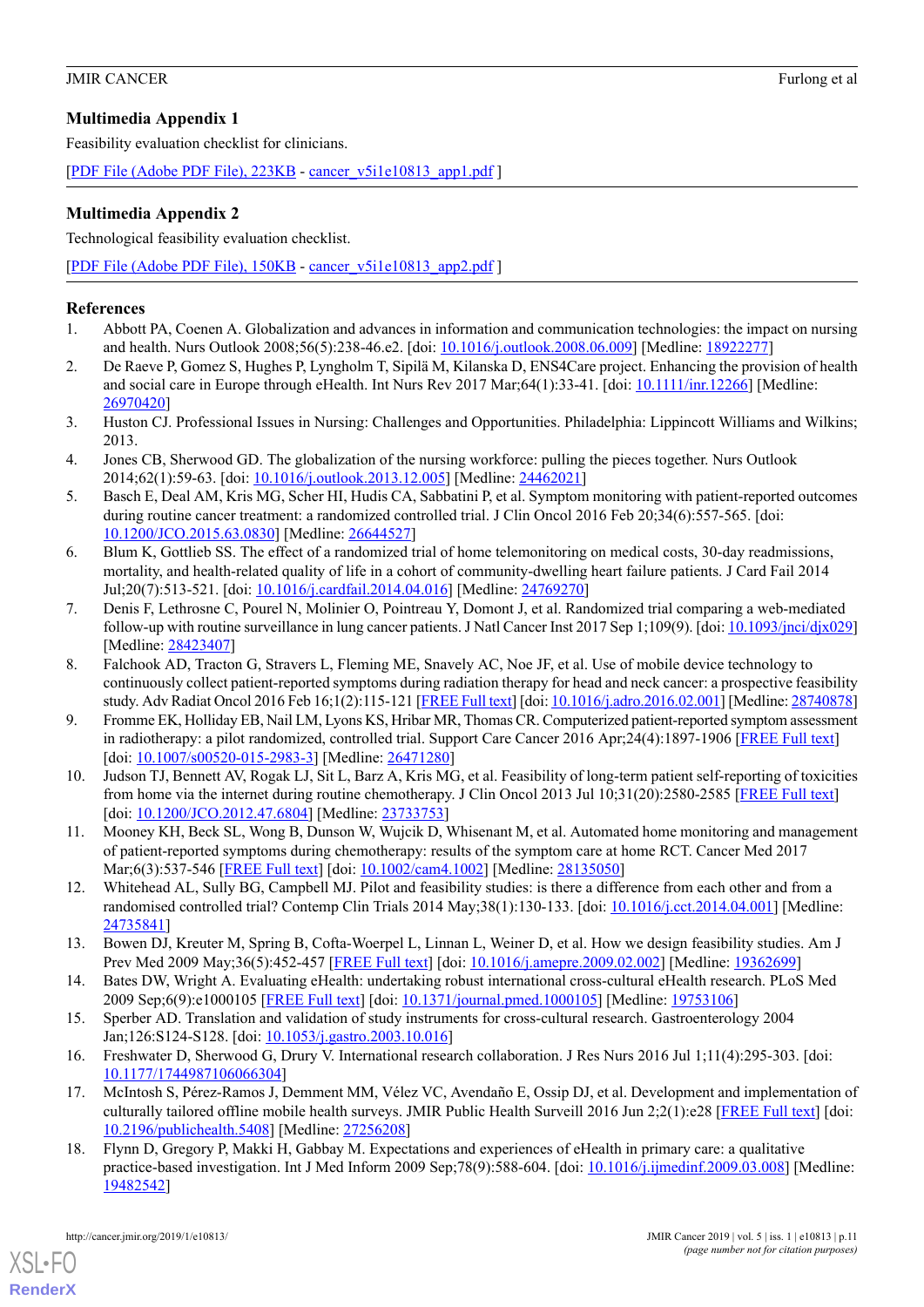- 19. Ruland CM, Andersen T, Jeneson A, Moore S, Grimsbø GH, Børøsund E, et al. Effects of an internet support system to assist cancer patients in reducing symptom distress: a randomized controlled trial. Cancer Nurs 2013;36(1):6-17. [doi: [10.1097/NCC.0b013e31824d90d4](http://dx.doi.org/10.1097/NCC.0b013e31824d90d4)] [Medline: [22495503\]](http://www.ncbi.nlm.nih.gov/entrez/query.fcgi?cmd=Retrieve&db=PubMed&list_uids=22495503&dopt=Abstract)
- 20. Absolom K, Holch P, Warrington L, Samy F, Hulme C, Hewison J, eRAPID systemic treatment work group. Electronic patient self-Reporting of Adverse-events: Patient Information and aDvice (eRAPID): a randomised controlled trial in systemic cancer treatment. BMC Cancer 2017 May 8;17(1):318 [\[FREE Full text\]](https://bmccancer.biomedcentral.com/articles/10.1186/s12885-017-3303-8) [doi: [10.1186/s12885-017-3303-8](http://dx.doi.org/10.1186/s12885-017-3303-8)] [Medline: [28482877](http://www.ncbi.nlm.nih.gov/entrez/query.fcgi?cmd=Retrieve&db=PubMed&list_uids=28482877&dopt=Abstract)]
- <span id="page-11-0"></span>21. Stinson J, Hussain A, Cafazzo J, D'Agostino NM, Hodgson D, Jamieson T, et al. Developing an online collaborative care tool for adolescents with cancer, their caregivers and healthcare professionals: a clinical usability test. Pediatr Blood Cancer 2015 Nov;62(2):S193. [doi: [10.1177/1043454214543021](http://dx.doi.org/10.1177/1043454214543021)] [Medline: [25037173\]](http://www.ncbi.nlm.nih.gov/entrez/query.fcgi?cmd=Retrieve&db=PubMed&list_uids=25037173&dopt=Abstract)
- <span id="page-11-1"></span>22. Kanera IM, Willems RA, Bolman CA, Mesters I, Zambon V, Gijsen BC, et al. Use and appreciation of a tailored self-management eHealth intervention for early cancer survivors: process evaluation of a randomized controlled trial. J Med Internet Res 2016 Aug 23;18(8):e229 [\[FREE Full text\]](http://www.jmir.org/2016/8/e229/) [doi: [10.2196/jmir.5975\]](http://dx.doi.org/10.2196/jmir.5975) [Medline: [27554525](http://www.ncbi.nlm.nih.gov/entrez/query.fcgi?cmd=Retrieve&db=PubMed&list_uids=27554525&dopt=Abstract)]
- 23. Maguire R, Miller M, Sage M, Norrie J, McCann L, Taylor L, et al. Results of a UK based pilot study of a mobile phone based advanced symptom management system (ASyMS) in the remote monitoring of chemotherapy related toxicity. Clin Eff Nurs 2005 Sep;9(3-4):202-210. [doi: [10.1016/j.cein.2006.08.013\]](http://dx.doi.org/10.1016/j.cein.2006.08.013)
- 24. Maguire R, McCann L, Miller M, Kearney N. Nurse's perceptions and experiences of using of a mobile-phone-based Advanced Symptom Management System (ASyMS) to monitor and manage chemotherapy-related toxicity. Eur J Oncol Nurs 2008 Sep;12(4):380-386. [doi: [10.1016/j.ejon.2008.04.007](http://dx.doi.org/10.1016/j.ejon.2008.04.007)] [Medline: [18539527\]](http://www.ncbi.nlm.nih.gov/entrez/query.fcgi?cmd=Retrieve&db=PubMed&list_uids=18539527&dopt=Abstract)
- 25. McCall K, Keen J, Farrer K, Maguire R, McCann L, Johnston B, et al. Perceptions of the use of a remote monitoring system in patients receiving palliative care at home. Int J Palliat Nurs 2008 Sep;14(9):426-431. [doi: [10.12968/ijpn.2008.14.9.31121\]](http://dx.doi.org/10.12968/ijpn.2008.14.9.31121) [Medline: [19060793](http://www.ncbi.nlm.nih.gov/entrez/query.fcgi?cmd=Retrieve&db=PubMed&list_uids=19060793&dopt=Abstract)]
- 26. Kearney N, McCann L, Norrie J, Taylor L, Gray P, McGee-Lennon M, et al. Evaluation of a mobile phone-based, advanced symptom management system (ASyMS) in the management of chemotherapy-related toxicity. Support Care Cancer 2009 Apr;17(4):437-444. [doi: [10.1007/s00520-008-0515-0](http://dx.doi.org/10.1007/s00520-008-0515-0)] [Medline: [18953579\]](http://www.ncbi.nlm.nih.gov/entrez/query.fcgi?cmd=Retrieve&db=PubMed&list_uids=18953579&dopt=Abstract)
- 27. McCann L, Maguire R, Miller M, Kearney N. Patients' perceptions and experiences of using a mobile phone-based advanced symptom management system (ASyMS) to monitor and manage chemotherapy related toxicity. Eur J Cancer Care (Engl) 2009 Mar;18(2):156-164. [doi: [10.1111/j.1365-2354.2008.00938.x\]](http://dx.doi.org/10.1111/j.1365-2354.2008.00938.x) [Medline: [19267731](http://www.ncbi.nlm.nih.gov/entrez/query.fcgi?cmd=Retrieve&db=PubMed&list_uids=19267731&dopt=Abstract)]
- <span id="page-11-2"></span>28. Cowie J, McCann L, Maguire R, Kearney N, Connaghan J, Paterson C, et al. Real-time management of chemotherapy toxicity using the Advanced Symptom Management System (ASyMS). J Dec Syst 2013 Jan;22(1):43-52. [doi: [10.1080/12460125.2012.760269\]](http://dx.doi.org/10.1080/12460125.2012.760269)
- <span id="page-11-3"></span>29. Maguire R, Ream E, Richardson A, Connaghan J, Johnston B, Kotronoulas G, et al. Development of a novel remote patient monitoring system: the advanced symptom management system for radiotherapy to improve the symptom experience of patients with lung cancer receiving radiotherapy. Cancer Nurs 2015;38(2):E37-E47. [doi: [10.1097/NCC.0000000000000150\]](http://dx.doi.org/10.1097/NCC.0000000000000150) [Medline: [24836956](http://www.ncbi.nlm.nih.gov/entrez/query.fcgi?cmd=Retrieve&db=PubMed&list_uids=24836956&dopt=Abstract)]
- <span id="page-11-4"></span>30. Maguire R, Fox PA, McCann L, Miaskowski C, Kotronoulas G, Miller M, et al. The eSMART study protocol: a randomised controlled trial to evaluate electronic symptom management using the advanced symptom management system (ASyMS) remote technology for patients with cancer. BMJ Open 2017 Jun 6;7(5):e015016 [[FREE Full text](http://bmjopen.bmj.com/cgi/pmidlookup?view=long&pmid=28592577)] [doi: [10.1136/bmjopen-2016-015016](http://dx.doi.org/10.1136/bmjopen-2016-015016)] [Medline: [28592577\]](http://www.ncbi.nlm.nih.gov/entrez/query.fcgi?cmd=Retrieve&db=PubMed&list_uids=28592577&dopt=Abstract)
- <span id="page-11-6"></span><span id="page-11-5"></span>31. Maguire R, Kotronoulas G, Donnan P, Paterson C, McCann L, Connaghan J, et al. Development and preliminary testing of a brief clinical tool to enable daily monitoring of chemotherapy toxicity: The Daily Chemotherapy Toxicity self-Assessment Questionnaire. Eur J Cancer Care (Engl) 2018 Jul 11:e12890. [doi: [10.1111/ecc.12890\]](http://dx.doi.org/10.1111/ecc.12890) [Medline: [29993150\]](http://www.ncbi.nlm.nih.gov/entrez/query.fcgi?cmd=Retrieve&db=PubMed&list_uids=29993150&dopt=Abstract)
- 32. Fox P, Darley A, Furlong E, Miaskowski C, Patiraki E, Armes J, et al. The assessment and management of chemotherapy-related toxicities in patients with breast cancer, colorectal cancer, and Hodgkin's and non-Hodgkin's lymphomas: a scoping review. Eur J Oncol Nurs 2017 Feb;26:63-82. [doi: [10.1016/j.ejon.2016.12.008\]](http://dx.doi.org/10.1016/j.ejon.2016.12.008) [Medline: [28069154\]](http://www.ncbi.nlm.nih.gov/entrez/query.fcgi?cmd=Retrieve&db=PubMed&list_uids=28069154&dopt=Abstract)
- <span id="page-11-8"></span><span id="page-11-7"></span>33. Wild D, Eremenco S, Mear I, Martin M, Houchin C, Gawlicki M, et al. Multinational trials-recommendations on the translations required, approaches to using the same language in different countries, and the approaches to support pooling the data: the ISPOR Patient-Reported Outcomes Translation and Linguistic Validation Good Research Practices Task Force report. Value Health 2009 Jun;12(4):430-440 [\[FREE Full text\]](https://linkinghub.elsevier.com/retrieve/pii/S1098-3015(10)60784-X) [doi: [10.1111/j.1524-4733.2008.00471.x\]](http://dx.doi.org/10.1111/j.1524-4733.2008.00471.x) [Medline: [19138309\]](http://www.ncbi.nlm.nih.gov/entrez/query.fcgi?cmd=Retrieve&db=PubMed&list_uids=19138309&dopt=Abstract)
- <span id="page-11-9"></span>34. Duman-Lubberding S, van Uden-Kraan CF, Jansen F, Witte BI, van der Velden LA, Lacko M, et al. Feasibility of an eHealth application "OncoKompas" to improve personalized survivorship cancer care. Support Care Cancer 2016 May;24(5):2163-2171 [\[FREE Full text\]](http://europepmc.org/abstract/MED/26563178) [doi: [10.1007/s00520-015-3004-2](http://dx.doi.org/10.1007/s00520-015-3004-2)] [Medline: [26563178\]](http://www.ncbi.nlm.nih.gov/entrez/query.fcgi?cmd=Retrieve&db=PubMed&list_uids=26563178&dopt=Abstract)
- <span id="page-11-10"></span>35. van Gemert-Pijnen JE, Nijland N, van Limburg AH, Ossebaard HC, Kelders SM, Eysenbach G, et al. A holistic framework to improve the uptake and impact of eHealth technologies. J Med Internet Res 2011 Dec;13(4):e111 [\[FREE Full text](http://www.jmir.org/2011/4/e111/)] [doi: [10.2196/jmir.1672](http://dx.doi.org/10.2196/jmir.1672)] [Medline: [22155738](http://www.ncbi.nlm.nih.gov/entrez/query.fcgi?cmd=Retrieve&db=PubMed&list_uids=22155738&dopt=Abstract)]
- 36. Catwell L, Sheikh A. Evaluating eHealth interventions: the need for continuous systemic evaluation. PLoS Med 2009 Aug;6(8):e1000126 [\[FREE Full text\]](http://dx.plos.org/10.1371/journal.pmed.1000126) [doi: [10.1371/journal.pmed.1000126\]](http://dx.doi.org/10.1371/journal.pmed.1000126) [Medline: [19688038](http://www.ncbi.nlm.nih.gov/entrez/query.fcgi?cmd=Retrieve&db=PubMed&list_uids=19688038&dopt=Abstract)]
- 37. Self care A real choice: Self care support A practical option. London, United Kingdom: Department of Health; 2005 Jan 13. URL: <https://tinyurl.com/y28gbdo7> [accessed 2019-02-01]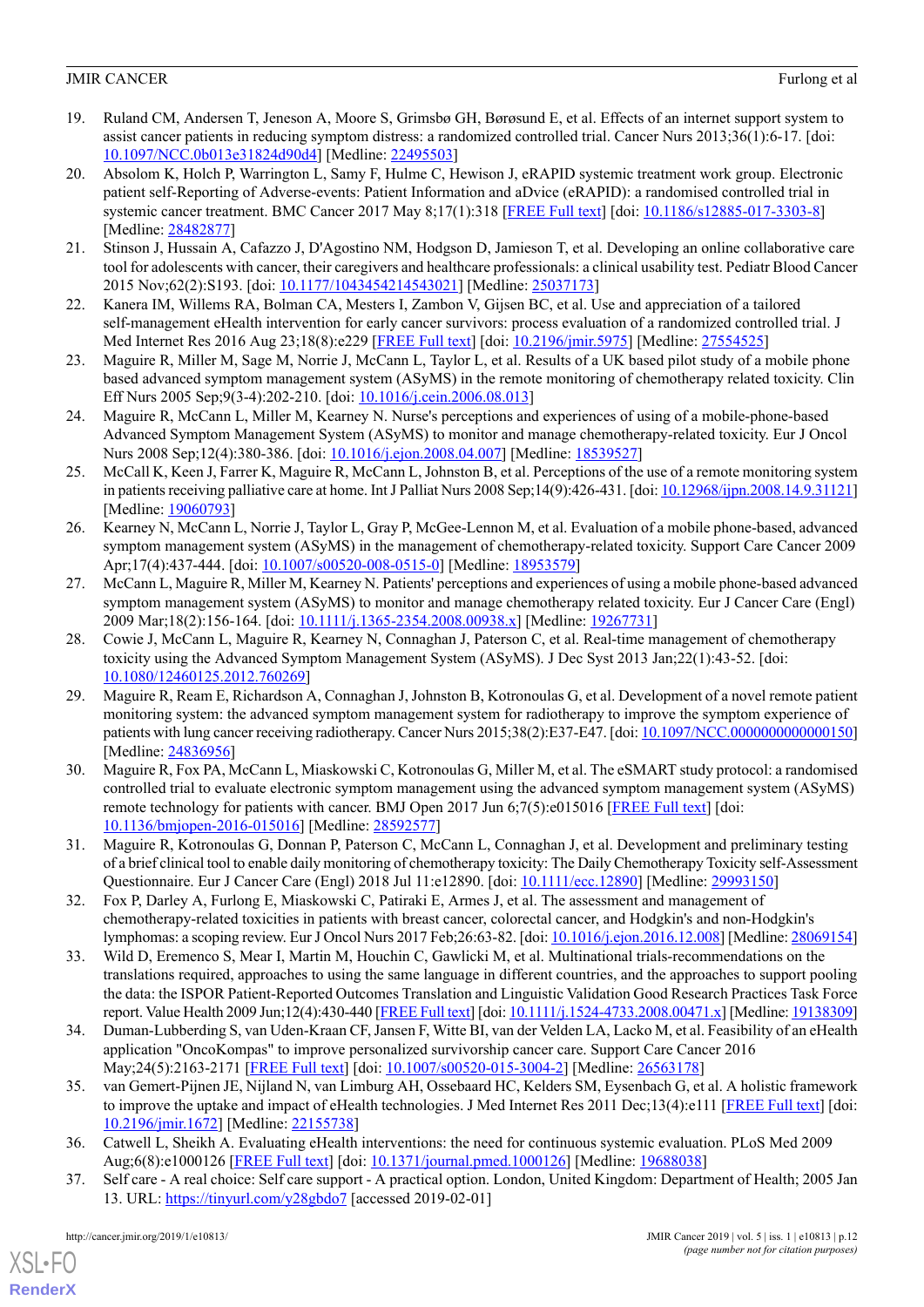- <span id="page-12-0"></span>38. Hubbard G, Kidd L, Donaghy E. Involving people affected by cancer in research: a review of literature. Eur J Cancer Care (Engl) 2008 May;17(3):233-244. [doi: [10.1111/j.1365-2354.2007.00842.x](http://dx.doi.org/10.1111/j.1365-2354.2007.00842.x)] [Medline: [18419626](http://www.ncbi.nlm.nih.gov/entrez/query.fcgi?cmd=Retrieve&db=PubMed&list_uids=18419626&dopt=Abstract)]
- <span id="page-12-1"></span>39. Skilton E, Aslam M, Yeung J, Gao F, Melody T. Embedding patient and public involvement within research - how to set up a research patient ambassador group within a NHS trust. J Intensive Care Soc 2016 Aug;17(3):234-237 [[FREE Full text](http://europepmc.org/abstract/MED/28979496)] [doi: [10.1177/1751143716644459](http://dx.doi.org/10.1177/1751143716644459)] [Medline: [28979496](http://www.ncbi.nlm.nih.gov/entrez/query.fcgi?cmd=Retrieve&db=PubMed&list_uids=28979496&dopt=Abstract)]
- <span id="page-12-2"></span>40. Suhonen R, Saarikoski M, Leino-Kilpi H. Cross-cultural nursing research. Int J Nurs Stud 2009 Apr;46(4):593-602. [doi: [10.1016/j.ijnurstu.2008.09.006](http://dx.doi.org/10.1016/j.ijnurstu.2008.09.006)] [Medline: [18947827\]](http://www.ncbi.nlm.nih.gov/entrez/query.fcgi?cmd=Retrieve&db=PubMed&list_uids=18947827&dopt=Abstract)
- <span id="page-12-3"></span>41. Hilton A, Skrutkowski M. Translating instruments into other languages: development and testing processes. Cancer Nurs 2002 Feb;25(1):1-7. [Medline: [11838715](http://www.ncbi.nlm.nih.gov/entrez/query.fcgi?cmd=Retrieve&db=PubMed&list_uids=11838715&dopt=Abstract)]
- <span id="page-12-4"></span>42. Sousa VD, Rojjanasrirat W. Translation, adaptation and validation of instruments or scales for use in cross-cultural health care research: a clear and user-friendly guideline. J Eval Clin Pract 2011 Apr;17(2):268-274. [doi: [10.1111/j.1365-2753.2010.01434.x\]](http://dx.doi.org/10.1111/j.1365-2753.2010.01434.x) [Medline: [20874835](http://www.ncbi.nlm.nih.gov/entrez/query.fcgi?cmd=Retrieve&db=PubMed&list_uids=20874835&dopt=Abstract)]
- <span id="page-12-5"></span>43. Rajadhyaksha V. Conducting feasibilities in clinical trials: an investment to ensure a good study. Perspect Clin Res 2010 Jul;1(3):106-109 [[FREE Full text](http://www.picronline.org/article.asp?issn=2229-3485;year=2010;volume=1;issue=3;spage=106;epage=109;aulast=Rajadhyaksha)] [Medline: [21814631\]](http://www.ncbi.nlm.nih.gov/entrez/query.fcgi?cmd=Retrieve&db=PubMed&list_uids=21814631&dopt=Abstract)
- <span id="page-12-6"></span>44. Groen WG, Kuijpers W, Oldenburg HS, Wouters MW, Aaronson NK, van Harten WH. Supporting lung cancer patients with an interactive patient portal: feasibility study. JMIR Cancer 2017 Aug 8;3(2):e10 [[FREE Full text](http://cancer.jmir.org/2017/2/e10/)] [doi: [10.2196/cancer.7443\]](http://dx.doi.org/10.2196/cancer.7443) [Medline: [28790025\]](http://www.ncbi.nlm.nih.gov/entrez/query.fcgi?cmd=Retrieve&db=PubMed&list_uids=28790025&dopt=Abstract)
- <span id="page-12-7"></span>45. Blevins D, Farmer MS, Edlund C, Sullivan G, Kirchner JE. Collaborative research between clinicians and researchers: a multiple case study of implementation. Implement Sci 2010 Oct 14;5:76 [[FREE Full text\]](https://implementationscience.biomedcentral.com/articles/10.1186/1748-5908-5-76) [doi: [10.1186/1748-5908-5-76](http://dx.doi.org/10.1186/1748-5908-5-76)] [Medline: [20946658](http://www.ncbi.nlm.nih.gov/entrez/query.fcgi?cmd=Retrieve&db=PubMed&list_uids=20946658&dopt=Abstract)]
- <span id="page-12-8"></span>46. Bogart LM, Uyeda K. Community-based participatory research: partnering with communities for effective and sustainable behavioral health interventions. Health Psychol 2009 Jul;28(4):391-393 [[FREE Full text](http://europepmc.org/abstract/MED/19594261)] [doi: [10.1037/a0016387\]](http://dx.doi.org/10.1037/a0016387) [Medline: [19594261](http://www.ncbi.nlm.nih.gov/entrez/query.fcgi?cmd=Retrieve&db=PubMed&list_uids=19594261&dopt=Abstract)]
- 47. Hennemann S, Beutel ME, Zwerenz R. Ready for eHealth? Health professionals' acceptance and adoption of eHealth interventions in inpatient routine care. J Health Commun 2017 Mar;22(3):274-284. [doi: [10.1080/10810730.2017.1284286\]](http://dx.doi.org/10.1080/10810730.2017.1284286) [Medline: [28248626](http://www.ncbi.nlm.nih.gov/entrez/query.fcgi?cmd=Retrieve&db=PubMed&list_uids=28248626&dopt=Abstract)]
- <span id="page-12-9"></span>48. Iacono T, Stagg K, Pearce N, Hulme Chambers A. A scoping review of Australian allied health research in ehealth. BMC Health Serv Res 2016 Dec 4;16(1):543 [\[FREE Full text](https://bmchealthservres.biomedcentral.com/articles/10.1186/s12913-016-1791-x)] [doi: [10.1186/s12913-016-1791-x\]](http://dx.doi.org/10.1186/s12913-016-1791-x) [Medline: [27716325](http://www.ncbi.nlm.nih.gov/entrez/query.fcgi?cmd=Retrieve&db=PubMed&list_uids=27716325&dopt=Abstract)]
- 49. O'Malley AS. Tapping the unmet potential of health information technology. N Engl J Med 2011 Mar 24;364(12):1090-1091. [doi: [10.1056/NEJMp1011227\]](http://dx.doi.org/10.1056/NEJMp1011227) [Medline: [21428764\]](http://www.ncbi.nlm.nih.gov/entrez/query.fcgi?cmd=Retrieve&db=PubMed&list_uids=21428764&dopt=Abstract)

#### **Abbreviations**

**ASyMS:** Advanced Symptom Management System **eHealth:** electronic health **eSMART:** electronic Symptom Management using Advanced Symptom Management System Remote Technology **ISPOR:** International Society for Pharmacoeconomics and Outcomes Research **RCT:** randomized controlled trial

*Edited by G Eysenbach; submitted 18.04.18; peer-reviewed by W van Harten, R Willems, M Bass, L Rogak, N Rothrock; comments to author 07.06.18; revised version received 30.10.18; accepted 12.12.18; published 14.03.19*

*Please cite as:*

*Furlong E, Darley A, Fox P, Buick A, Kotronoulas G, Miller M, Flowerday A, Miaskowski C, Patiraki E, Katsaragakis S, Ream E, Armes J, Gaiger A, Berg G, McCrone P, Donnan P, McCann L, Maguire R Adaptation and Implementation of a Mobile Phone–Based Remote Symptom Monitoring System for People With Cancer in Europe JMIR Cancer 2019;5(1):e10813 URL: <http://cancer.jmir.org/2019/1/e10813/> doi[:10.2196/10813](http://dx.doi.org/10.2196/10813) PMID:[30869641](http://www.ncbi.nlm.nih.gov/entrez/query.fcgi?cmd=Retrieve&db=PubMed&list_uids=30869641&dopt=Abstract)*

©Eileen Furlong, Andrew Darley, Patricia Fox, Alison Buick, Grigorios Kotronoulas, Morven Miller, Adrian Flowerday, Christine Miaskowski, Elisabeth Patiraki, Stylianos Katsaragakis, Emma Ream, Jo Armes, Alexander Gaiger, Geir Berg, Paul McCrone, Peter Donnan, Lisa McCann, Roma Maguire. Originally published in JMIR Cancer (http://cancer.jmir.org), 14.03.2019. This is an open-access article distributed under the terms of the Creative Commons Attribution License (https://creativecommons.org/licenses/by/4.0/), which permits unrestricted use, distribution, and reproduction in any medium,